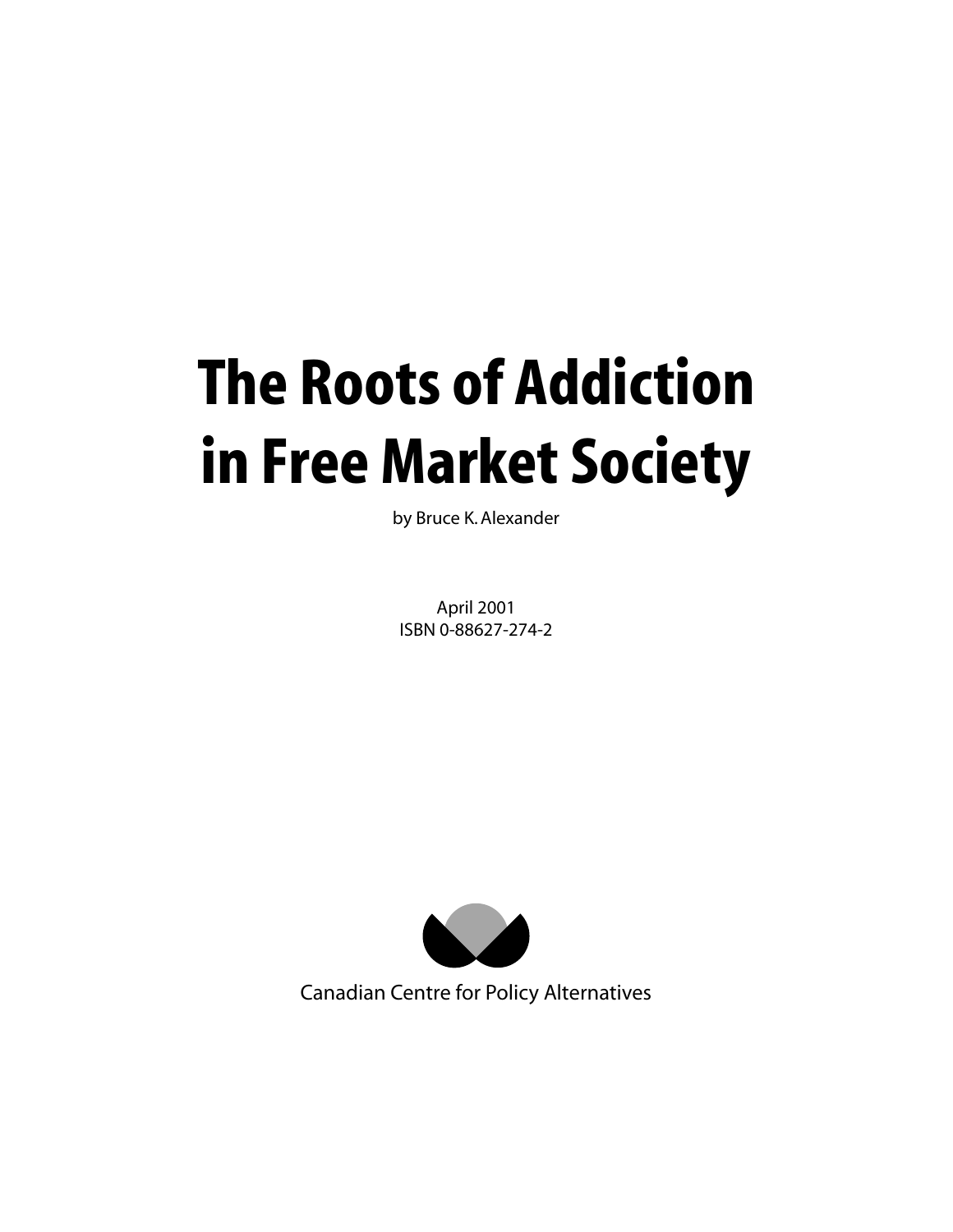# **The Roots of Addiction in Free Market Society**

by Bruce K. Alexander

April 2001 ISBN 0-88627-274-2

## Acknowledgements

Special thanks to Patricia Holborn, who has read this manuscript more than once, and improved it every time. Thanks also to Seth Klein and Marc Lee of the CCPA and to reviewers Robert Allen, Clyde Hertzman and Jeff Sommers for their patient attention to detail. This complex analysis would have been impossible without long conversations with generous colleagues in many fields of specialization. My colleague Joan Wolfe made the computer work when nobody else could. I am sure there is a special place in heaven for such people. Thanks to Shannon Daub for editing and laying out this paper. An earlier version of this paper was published in *Addiction Research* in 2000, Volume 8. The contents, opinions and any errors contained in this report are those of the author, and do not necessarily reflect the views of the CCPA.

## About the Author

Bruce Alexander is a Professor of Psychology at Simon Fraser and has conducted research on addiction for 30 years. He is also a Research Associate with the CCPA and author of *Peaceful Measures: Canada's Way out of the War on Drugs,* University of Toronto Press, 1990.



### Canadian Centre for Policy Alternatives

1400–207 West Hastings Street • Vancouver • BC • V6B 1H7 Tel: 604-801-5121 • Fax: 604-801-5122 info@bcpolicyalternatives.org • www.policyalternatives.ca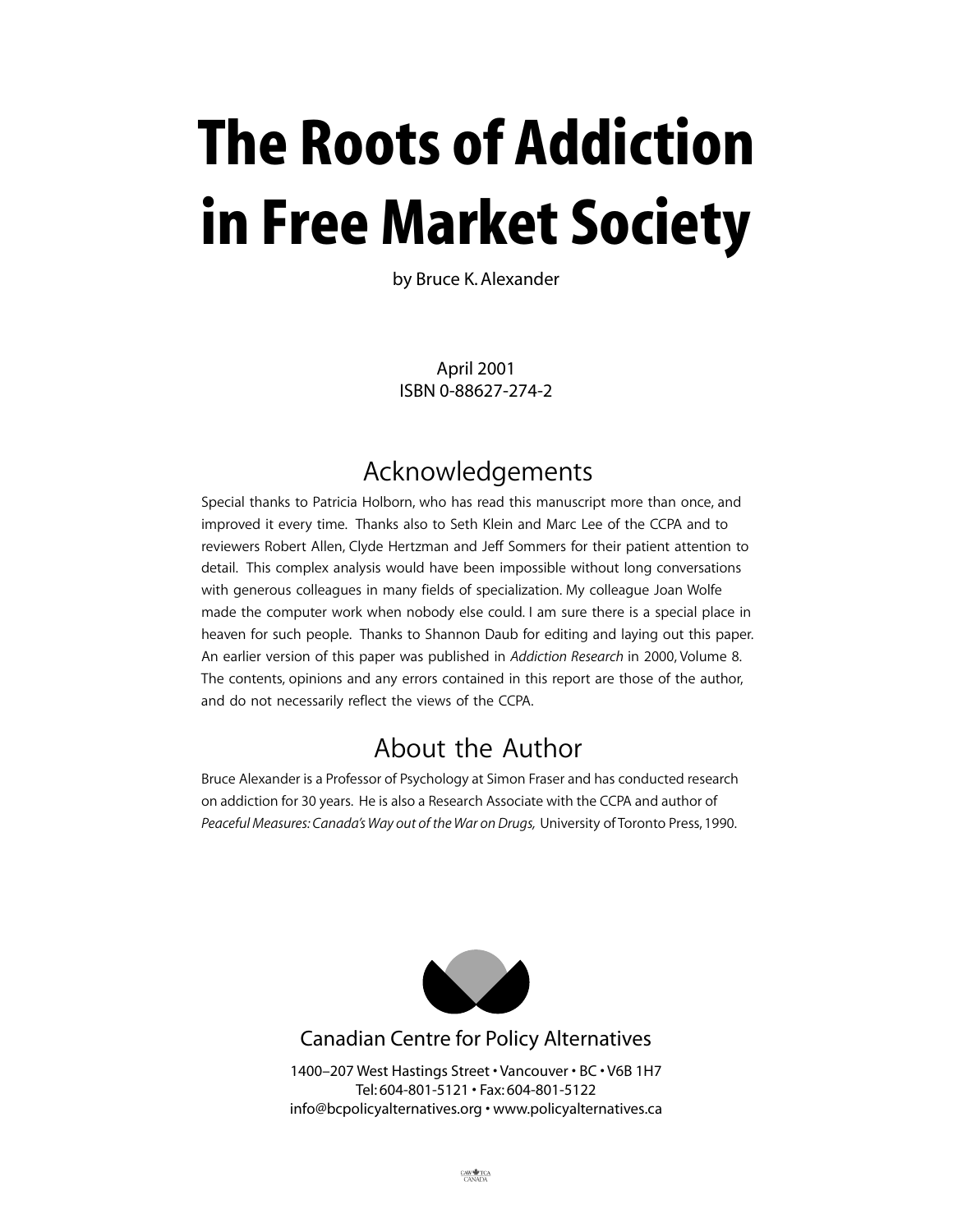## Contents

| The Macrocosm: Free Market Society, Dislocation, and Addiction  9 |  |
|-------------------------------------------------------------------|--|
|                                                                   |  |
|                                                                   |  |
|                                                                   |  |
|                                                                   |  |
|                                                                   |  |
|                                                                   |  |
|                                                                   |  |
|                                                                   |  |
|                                                                   |  |
|                                                                   |  |
|                                                                   |  |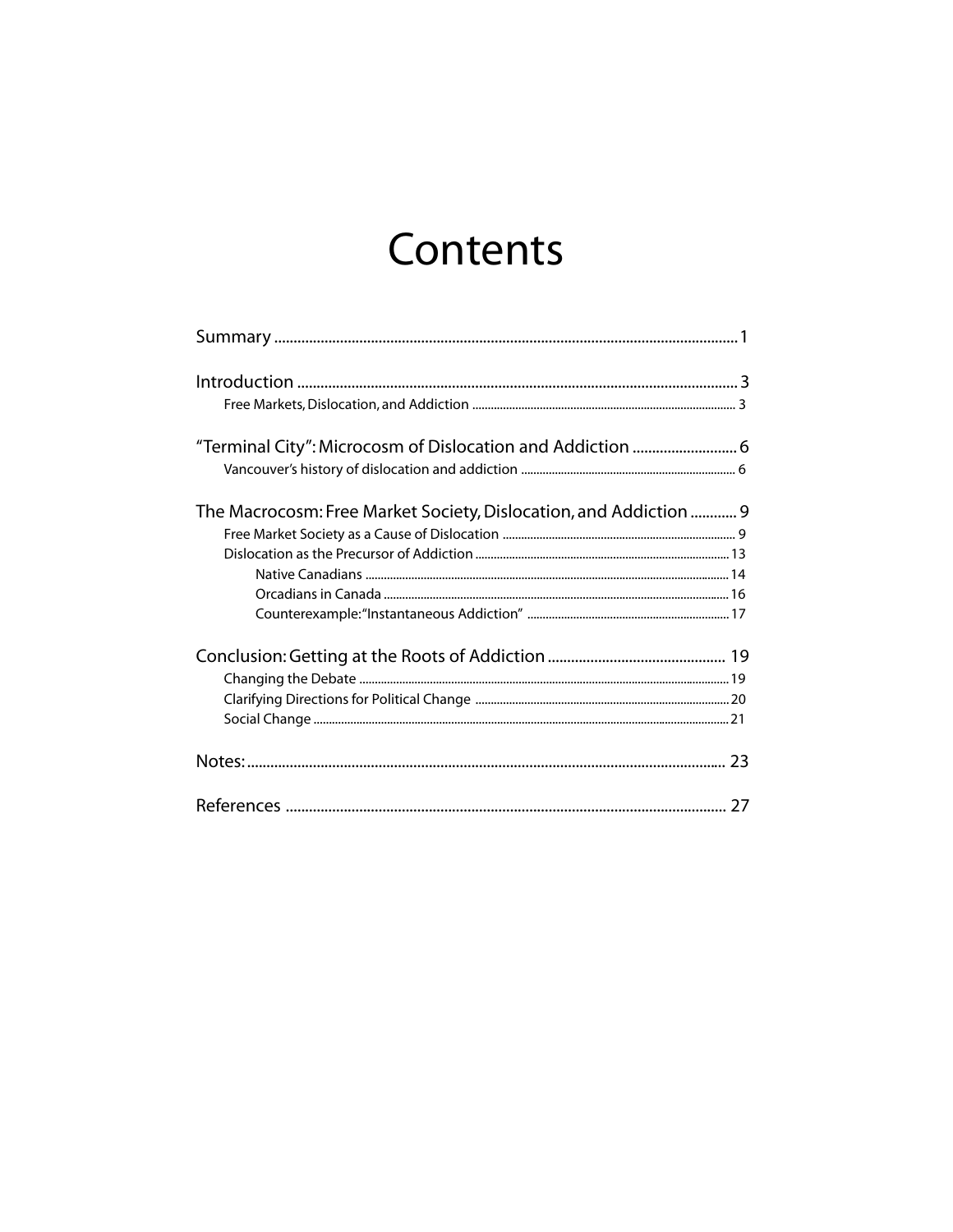## Summary

The City of Vancouver is promoting a major new initiative on drug addiction based on the "four pillars" of treatment, prevention, law enforcement, and harm reduction. This balanced and compassionate initiative warrants public support. Unfortunately, it does not warrant optimism. A century of intense effort has shown that no matter how well different approaches are coordinated, society cannot "prevent," "treat," or "harm reduce" its way out of addiction any more than it can "police" its way out of it.

Although the four pillar initiative is a step forward, developing an effective policy towards addiction requires a deeper and fuller analysis of both the extent of addiction and its causes. The four pillars encompass only a small corner of the addiction problem—illicit drugs—and are not founded upon an analysis of the root causes.

The word "addiction" has come to be narrowly applied to excessive drug use in the  $20<sup>th</sup>$  century, but historically it was applied to non-drug habits as well. There is ample evidence that severe addictions to non-drug habits are every bit as dangerous and resistant to treatment as drug addiction, whether they be the compulsion for money, power, work, food, or material goods.

Addiction in the modern world can be best understood as a compulsive lifestyle that people adopt as a desperate substitute when they are dislocated from the myriad intimate ties between people and groups—from the family to the spiritual community—that are essential for every

person in every type of society. These ties are called "psychosocial integration" in this paper.

*This paper argues that dislocation is the necessary precursor of addiction, and uses examples from Canadian and Scottish History to show that free markets inevitably produce widespread dislocation among the poor and the rich. As free market globalization speeds up, so does the spread of dislocation and addiction.*

In order for "free markets" to be "free," the exchange of labour, land, currency, and consumer goods must not be encumbered by elements of psychosocial integration such as clan loyalties, village responsibilities, guild or union rights, charity, family obligations, social roles, or religious values. Cultural traditions "distort" the free play of the laws of supply and demand, and thus must be suppressed. In free market economies, for example, people are expected to move to where jobs can be found, and to adjust their work lives and cultural tastes to the demands of a global market.

People who cannot achieve psychosocial integration develop "substitute" lifestyles. Substitute lifestyles entail excessive habits including—but not restricted to—drug use, and social relationships that are not sufficiently close, stable, or culturally acceptable to afford more than minimal psychosocial integration. People who can find no better way of achieving psychosocial integration cling to their substitute lifestyles with a tenacity that is properly called addiction.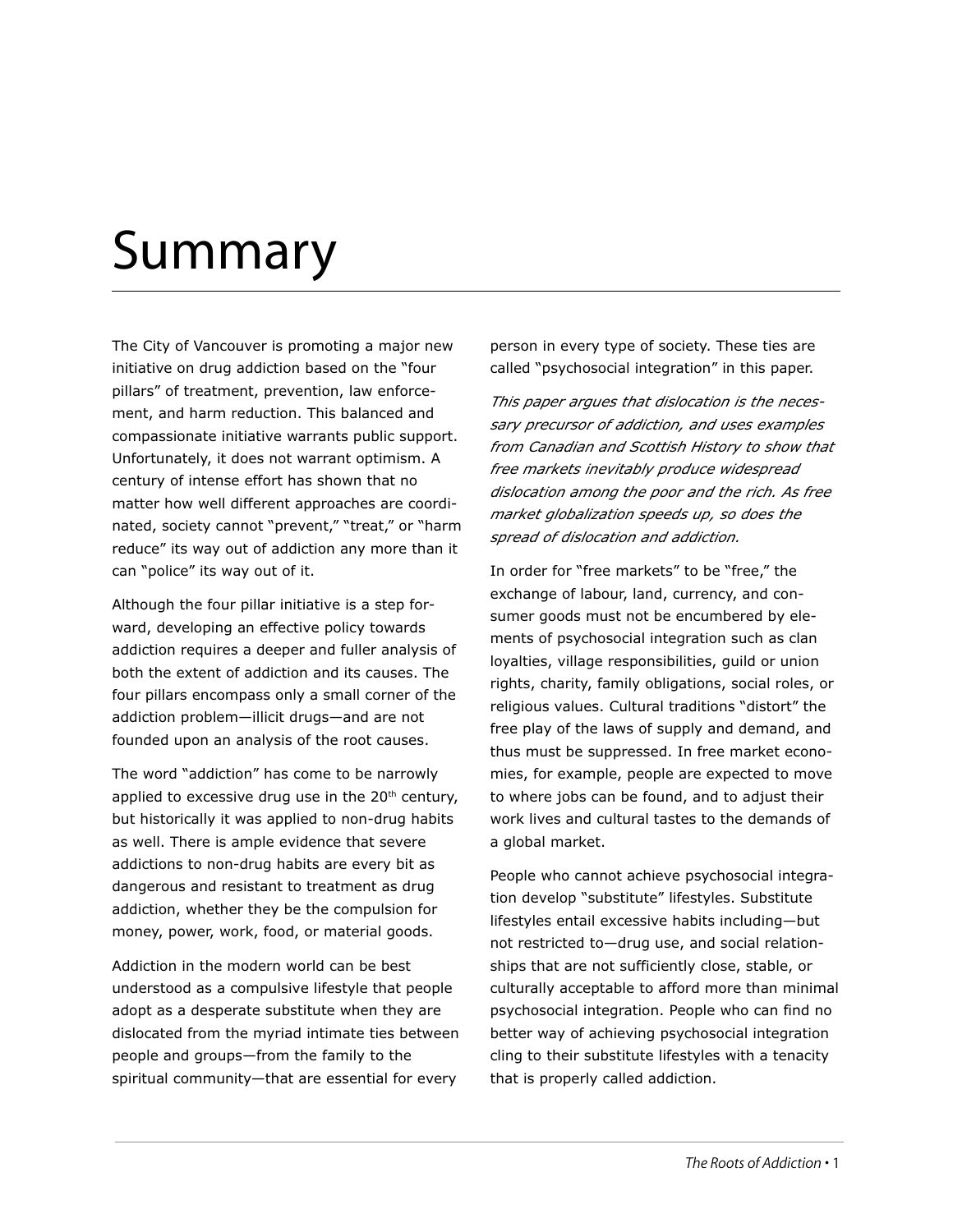Addiction changed from being a nuisance in the ancient world to a steadily growing menace as western society moved into free market economics and the industrial revolution. Because Western society is now based on free market principles that mass-produce dislocation, and because dislocation is the precursor of addiction, addiction to a wide variety of pursuits is not the pathological state of a few, but to a greater or lesser degree, the general condition in western society. Western free market society also provides the model for globalization, which means that mass addiction is being globalized along with the English language, the Internet, and Mickey Mouse.

Attempts to treat or prevent addiction that ignore the connection between free markets, dislocation, and addiction have proven to be little better than band-aids. Addressing the

problem of addiction will require fundamental political and economic changes. The beginning of political change is a realistic discussion of addiction that recognizes that addiction is massproduced in free market society, and that society, as well as individuals, must change. It requires moves towards good government and away from policies that undermine our ability to care for one another and build sustainable, healthy communities.

Of course, examining the side effects of "free markets" and the "new economy" is uncomfortable at a time when nearly every nation in the world seems bent on gaining admission to the free trade party to sample the goodies and enjoy the high tech euphoria. Ignoring the problem, however, is having side effects that are clearly visible here in Vancouver and all around us.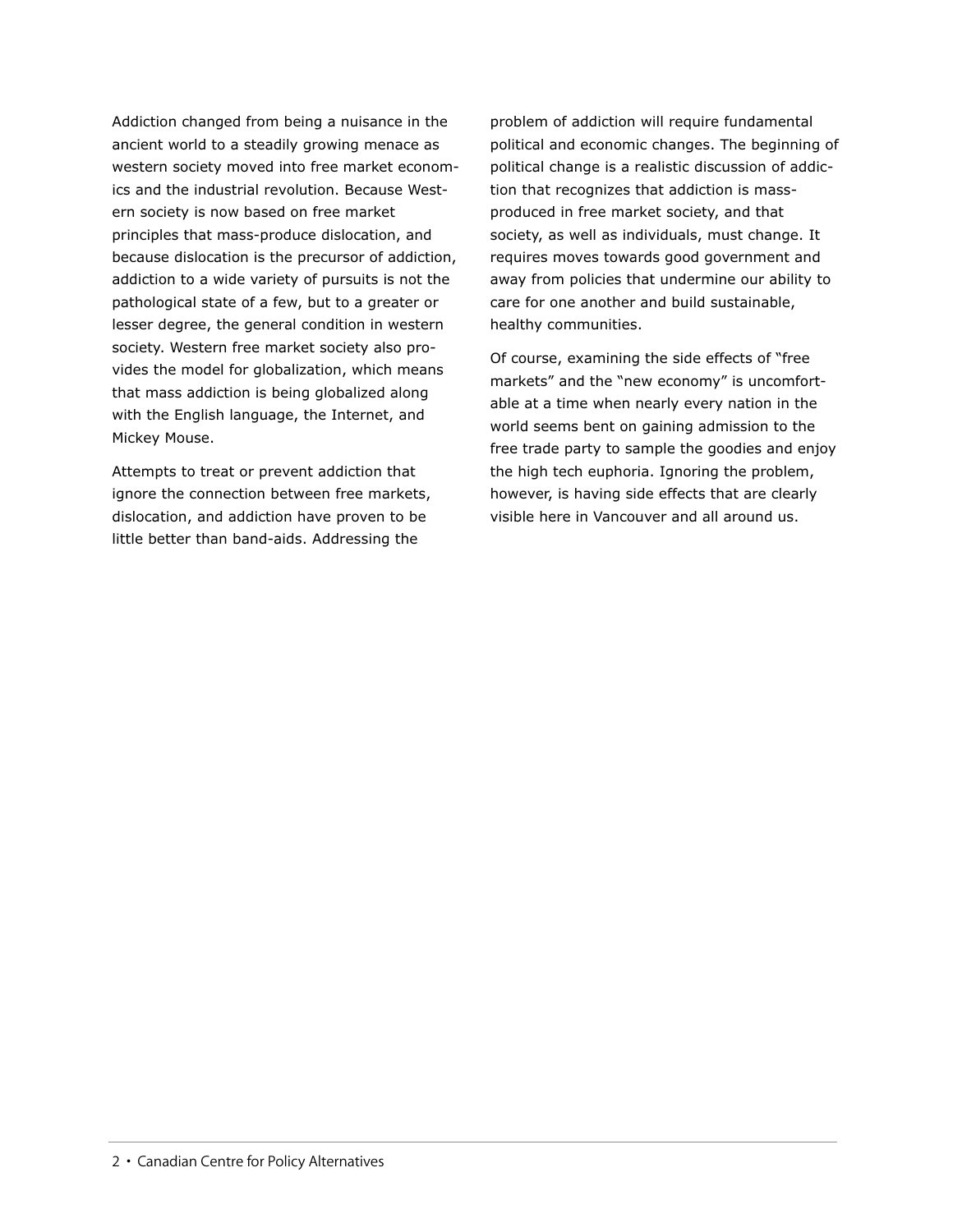## Introduction

The city of Vancouver is promoting a major new initiative on drug addiction based on the "four pillars" of: treatment, prevention, law enforcement, and harm reduction. The present form of the initiative is outlined in "A Framework for Action" by Don MacPherson, Vancouver's Drug Policy Coordinator.<sup>1</sup> This comprehensive document has many virtues. It grows from collaboration of local police, professionals and citizens; it recognizes the futility of single-minded approaches that have been faddish in the past; and it allows for experimentation as well as reliance on proven methods. This reasonable and compassionate approach warrants public support. Unfortunately, it does not warrant optimism.

Although addiction problems can be mitigated by closer collaboration between Vancouver's excellent health workers and police, they cannot brought under control. All four "pillars" of the new initiative have been utilized extensively throughout the 20th century in Canada, the U.S., and Europe, both separately and in combination.<sup>2</sup> Despite some genuine local successes, this massive effort has had no substantial impact on the steady growth of addiction either to drugs or to innumerable other habits: drinking, gambling, overeating, overspending, etc. There has been little impact because, no matter how well they are coordinated, the four pillars encompass only a small corner of the addiction problem—illicit drugs—and are not founded upon an analysis of the root causes.

Developing an adequate policy for the problem of addiction requires a full recognition of its extent and an analysis of its causes. This undertaking is essential because the spread of addiction has become a genuine menace. The analysis is inevitably complex, because the burgeoning of

addiction in the 21st century is not so much a matter of individual tragedy as it is a matter of underlying political and social dynamics.

Addiction changed from being merely a nuisance in the ancient world to being a steadily growing menace in the modern world as society moved into free market economics and the industrial revolution. Analysing the still-growing menace of addiction entails examining the toxic side effects of "free markets" and the "new economy." Of course, such an examination is uncomfortable at a time when every nation in the world seems bent on gaining admission to the free trade party to sample the goodies and enjoy the high tech euphoria. Ignoring the problem, however, is having side effects that are clearly visible in Vancouver and everywhere.

The link between the new economy and addiction is called "dislocation" in this report, although it has been given various other names by social scientists.3

## **Free Markets, Dislocation, and Addiction**

All children are intensely motivated to maintain close social bonds with their parents and other caretakers. Unless this drive is badly thwarted, older children and adults later strive to establish and maintain other close relationships, for example, with friends, school-mates, co-workers, and recreational, ethnic, religious, or nationalistic groups. Eric Erikson<sup>4</sup> depicted this as a life-long struggle to achieve "psychosocial integration," a state in which people flourish simultaneously as individuals and as members of their culture. Erickson showed that psychosocial integration is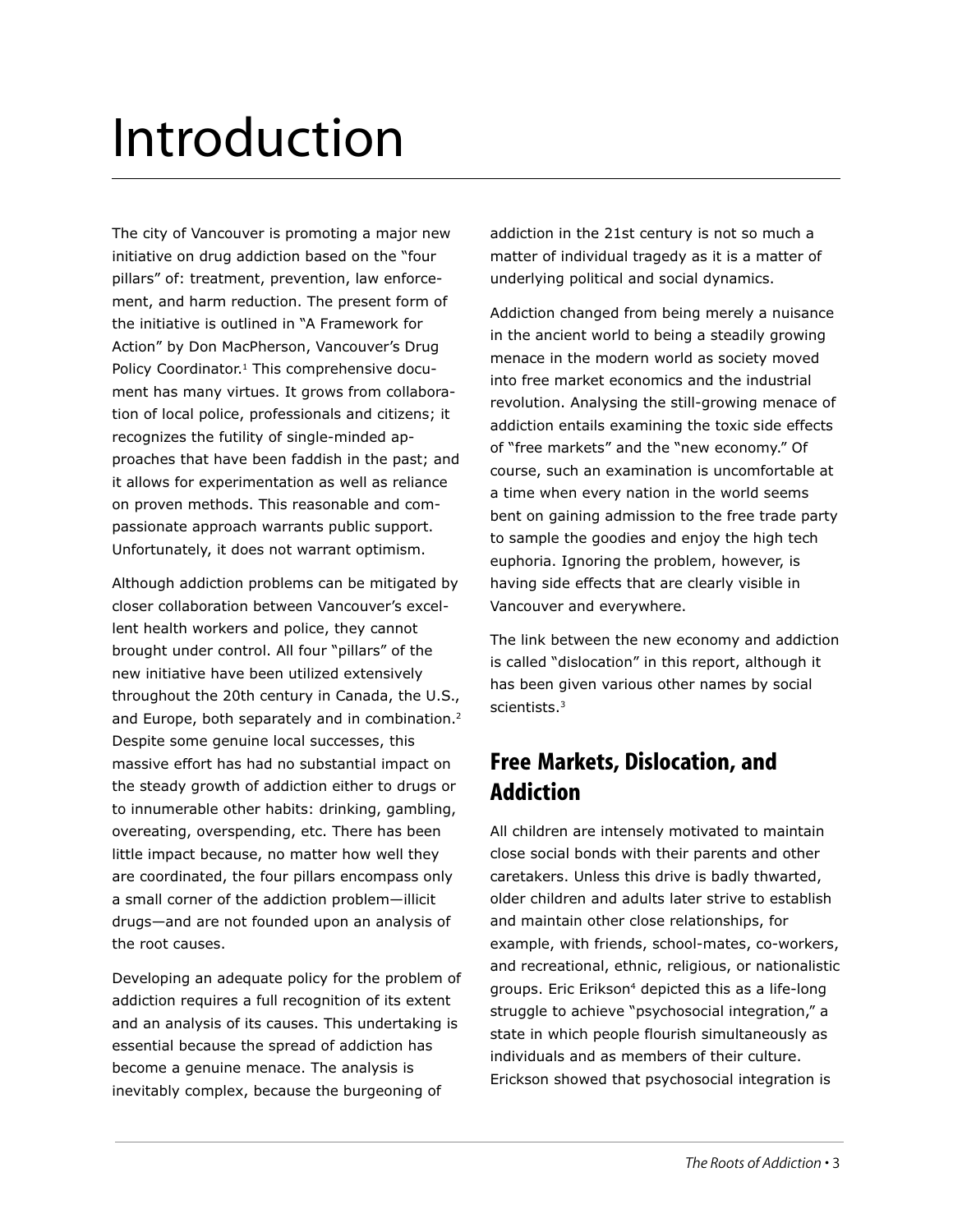essential for every person in every type of society—it makes life bearable, even joyful at its peaks.

Insufficient psychosocial integration can be called "dislocation." Severe, prolonged dislocation is hard to endure. When forced upon people, dislocation—i.e., ostracism, excommunication, exile, or solitary confinement— is so onerous that it has been used as a dire punishment from ancient times until the present. Severe, prolonged dislocation regularly leads to suicide.

Dislocation can have diverse causes. It can arise from a natural disaster that destroys a person's home or from a debilitating accident that bars the person from full participation in society. It can be inflicted by violence, e.g., by driving masses of people from their territory, or by abusing an individual child who thereafter shrinks from all human contact. It can be inflicted without violence, e.g., as when a parent instills an unrealistic sense of superiority that makes a child insufferable to others. It can be voluntarily chosen, e.g., in the single-minded pursuit of wealth in a "gold rush," or in jumping at a "window of opportunity." Finally, dislocation can be universal if a society systematically curtails psychosocial integration in all its members. Universal dislocation is endemic in free market society.

Although any person in any society can become dislocated, modern western societies dislocate all their members to a greater or lesser degree because all members must participate in "free markets" that control labour, land, money and consumer goods. Free markets require that participants take the role of individual economic actors, unencumbered by family and friendship obligations, clan loyalties, community responsibilities, charitable feelings, the values or their religion, ethnic group, or nation.<sup>5</sup> The essential maxim of free market society, as proclaimed by Adam Smith, is that markets that are regulated

primarily by the laws of supply and demand maximize everybody's well being in the long run by multiplying the "wealth of nations."

Severe dislocation provokes a desperate response, whether it is universal or idiosyncratic. Dislocated people struggle to find or restore psychosocial integration—to somehow "get a life." People who persistently fail to achieve genuine psychosocial integration eventually construct lifestyles that substitute for it. Substitute lifestyles entail social relationships that are not sufficiently close, stable, or culturally acceptable to afford more than minimal psychosocial integration. At best, these substitute lifestyles can be creative, as in the case of an eccentric artist or high-tech wizard, but more usually they are banal and dangerous, as in the case of a youth gang member or a street addict. Substitute lifestyles sometimes—but not always center on excessive use of drugs.<sup>6</sup>

Even the most harmful substitute lifestyles serve an adaptive function. For example, devoted loyalty to a violent youth gang, offensive as it may be to society and to the gang member's own values, is far more endurable than no identity at all. The barren pleasures of a street "junkie"—membership in a deviant sub-culture, transient relief from pain, the nervous thrill of petty crime—are more sustaining than the unrelenting aimlessness of dislocation. People who can find no better way of achieving psychosocial integration than through substitute lifestyles cling to them with a tenacity that is properly called addiction.

The English word "addiction" came to be narrowly applied to excessive drug use in the 20th century, but was generally applied to non-drug habits during many previous centuries. There is ample clinical evidence that severe addictions to non-drug habits are every bit as dangerous and resistant to treatment as drug addiction.<sup>7</sup>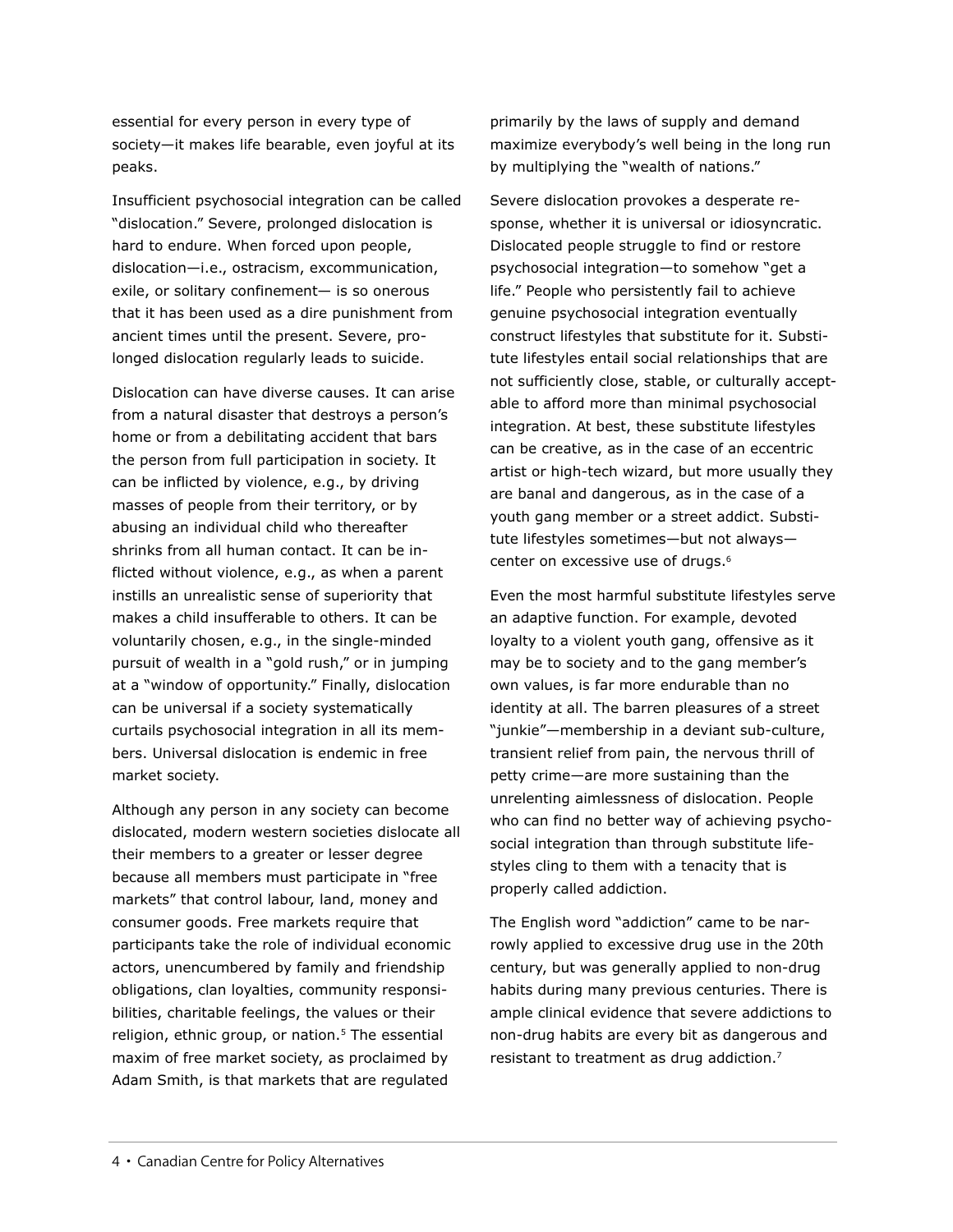Because western society is now based on free market principles that mass-produce dislocation, and because dislocation is the precursor of addiction,<sup>8</sup> addiction to a wide variety of pursuits is not the pathological state of a few but, to a greater or lesser degree, the general condition in western society. Because western free market society provides the model for globalization, mass addiction is being globalized, along with the English language, the Internet, and Mickey Mouse.

Of course, addiction can occur in any society, including tribal and socialist ones. For example, alcohol addiction was widely prevalent in the USSR, which did not have a free market economy. This may be because Soviet society shared with free market society the willingness to destroy psychosocial integration on a grand scale in the interest of economic development and ideological purity, as in the case of agricultural collectivization.<sup>9</sup> However, intercultural comparisons will not be undertaken in this report, which focuses on the dynamics of addiction in free market society without implying that other societies do not engender problems of their own.

There has been little analysis of free market society and dislocation among professional addiction researchers because their field has been fenced in on four sides by professional conventions. First, only experimental and medical research has been considered really valid, other approaches seeming too philosophical, political, literary, anecdotal, or unscientific. Second, attention has been lavished upon alcohol and drug addictions, although non-drug addictions are often as dangerous and far more widespread. Third, American examples, data, and ideology have provided most of the important guideposts in this field, although powerful political forces limit debate there more than other places. Fourth, although a few individual scholars do speak out, professional addiction researchers have rarely contradicted the mainstream media misinformation concerning drugs and addiction. Under these conditions, and since professionals are making little progress on the problem of addiction, society will do well to fall back on common sense and history.

Because Vancouver has always been part of free market society and because it has Canada's biggest drug addiction problem, we who live here can glimpse the relationship between free markets, dislocation, and addiction by looking out our windows, reading our local history books, and looking at our own friends and families. Following a look at Vancouver, this report will undertake a more general analysis.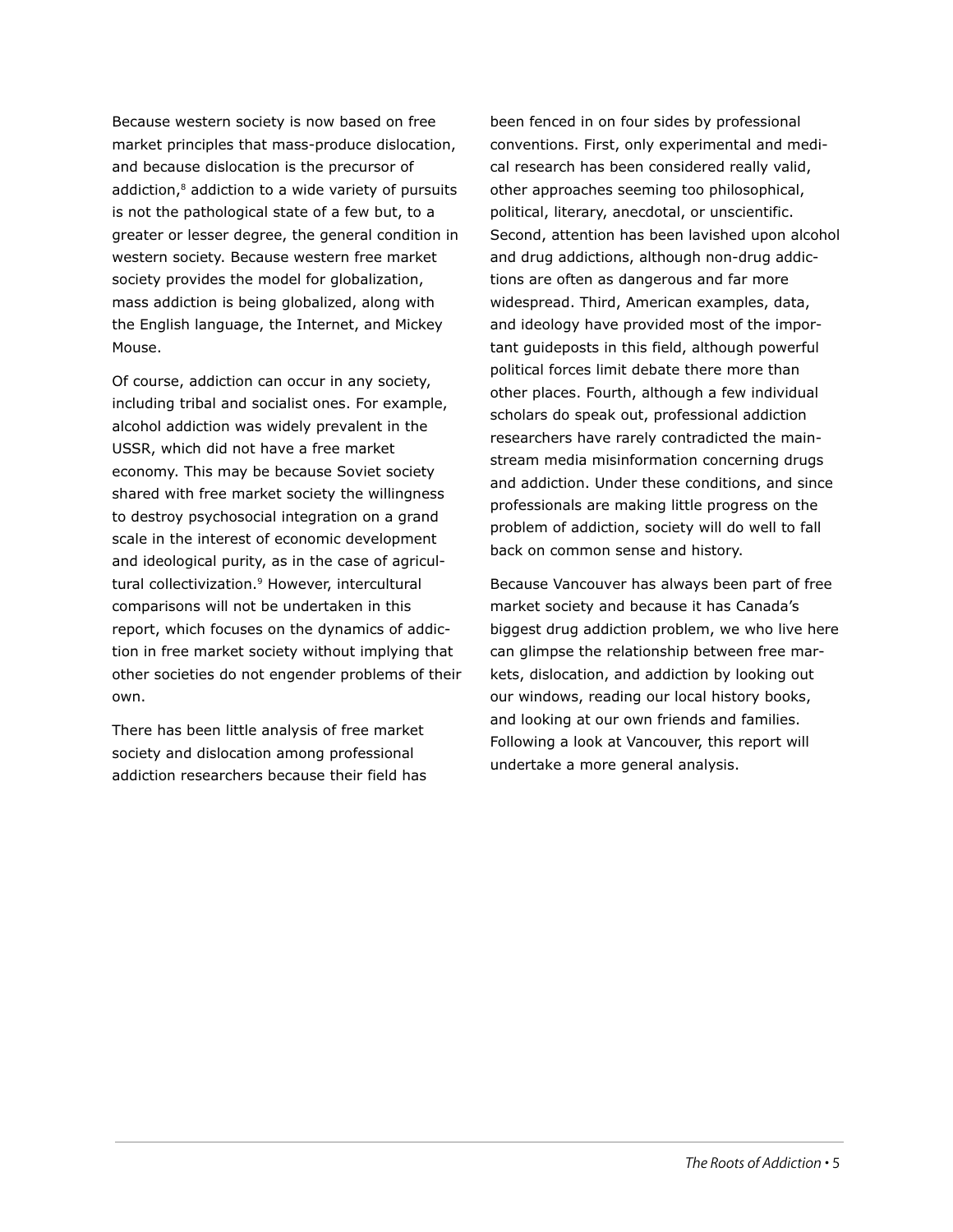# "Terminal City":

## Microcosm of Dislocation and Addiction

About 6000-10,000 ragged junkies in Vancouver's "downtown eastside" are currently buying, selling, and injecting cocaine and heroin, panhandling aggressively, and dying on the streets in record numbers. A large and growing proportion of these junkies are HIV positive. Most are white, although there is a disproportionate number of native Canadians. Compared to the better known images of New York or Los Angeles, Vancouver's downtown eastside drug scene is less one of racial contrast and hot violence than one of homogeneous, sodden misery.

Spreading in every direction from the downtown eastside centre of hard drug addiction is a vast, doleful tapestry of less notorious, but often equally tragic forms of addiction. There are gambling addicts in the casinos, alcoholics in the bars, money and power addicts in the financial district, workaholics in the offices, cybersex and video game addicts at the monitors, skibums in the resorts, television addicts on the couches, food addicts at the convenience stores, celebrity addicts in the theaters, relationship addicts working on their issues, religious fanatics spreading the Word, and on and on. Of course, most people who engage in these activities are not addicted to them, and some who are addicted manage to lead stable lives and contribute to society nonetheless. However, many people are disastrously and sometimes fatally addicted to one or more of these pursuits, and the mass of seriously addicted people is growing.

The notorious downtown eastside junkies—the most publicized addicts in Canada—are not

necessarily the most destructive ones. For example, some occupants of the country's boardrooms feed their own habits by ruinously exploiting natural resources, polluting the environment, misinforming the public, and purveying modern weapons in third world countries. Severe addictions to power, money, and work motivate many of those who direct this destruction.10 Why is there so much addiction in Vancouver?

## **Vancouver's history of dislocation and addiction**

Although justly admired for its beauty, civility, and assiduous urban planning, $11$  Vancouver is also, more than most, a city of dislocation. From the arrival of the first English settlers to the area in 1862, the space for urban sprawl was acquired by forcing native people from nearly 100 villages around Burrard Inlet, False Creek, and the Fraser River. The natives' lands, which had for centuries been sites for food gathering, communal houses, huge wood carvings, ancestral burial grounds, and invisible spirits became the basis of a free market in real estate almost overnight. Many of their complex cultural practices were outlawed or mocked out of existence.12 Their famous "potlatches," elaborate ceremonies in which rich natives gave enormous amounts of food and goods to others according to complex traditional, clan, and personal obligations were the antitheses of free markets. They were prohibited by law from 1884 until 1951.

These dislocated natives' descendants populate the downtown eastside, and their ghosts con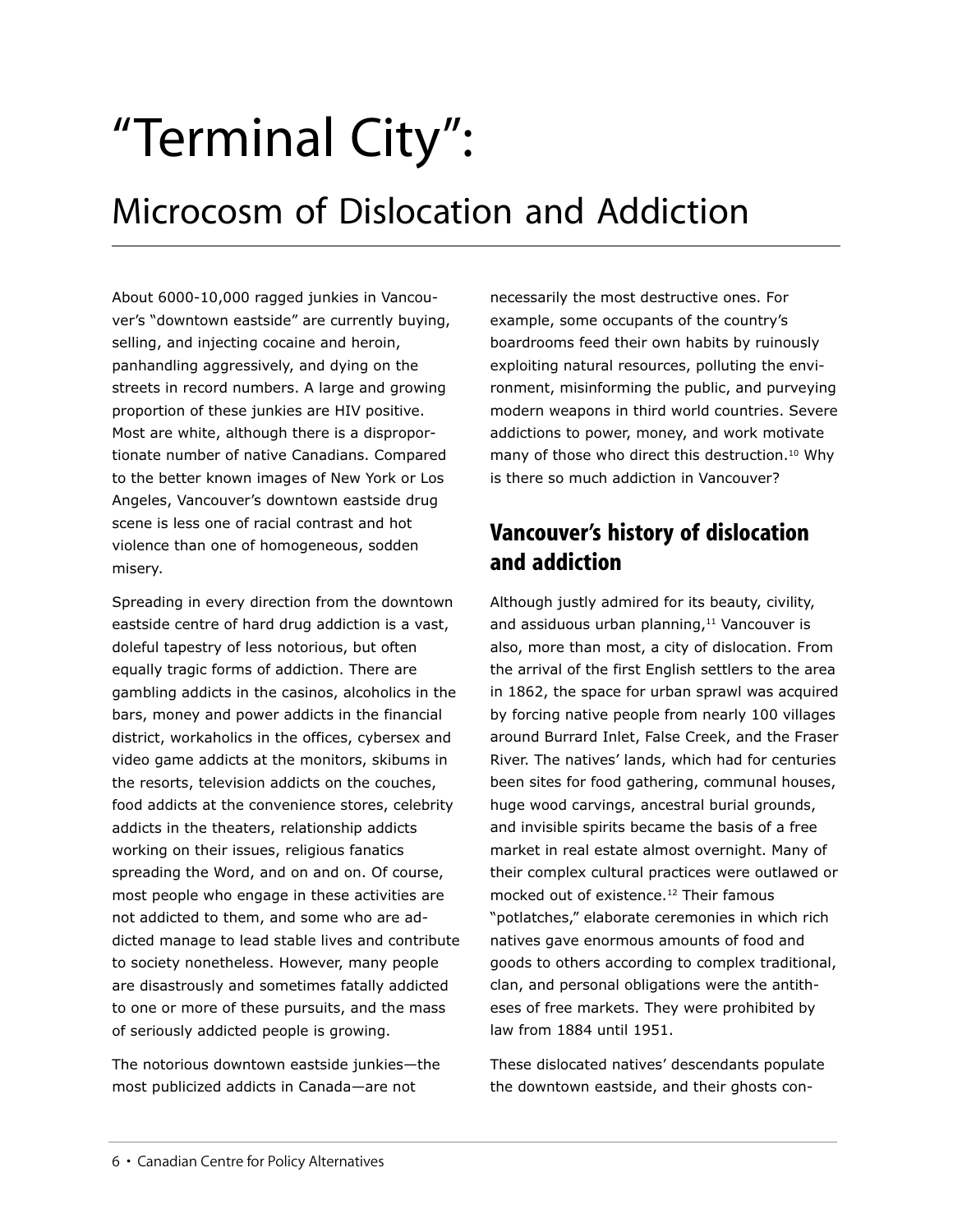tinue to haunt the land's new owners. A popular print by Roy Henry Vickers, a native artist, depicts Vancouver with the city's landmark buildings dwarfed by enormous totem poles towering over them, just visible in the eternal drizzle.

From its beginning until the present, Vancouver has been the landing point in Canada for a huge eastward migration of displaced east and south Asians, accelerating in the 1880s as shiploads of single Chinese men were imported en masse to labour on the railroad and in the coal mines. Asians, although always a substantial portion of the city's labour market, were treated as aliens from its beginning through the second world war, during which the entire Japanese-Canadian population was stripped of its property and scattered into internment camps.

With the completion of Canada's first transcontinental railway in 1886, Vancouver also became the terminus for the westward migration of European people in Canada—most of those who landed here came direct from Europe or migrated one or more times through eastern Canada or the U.S. Even today, it is a commonplace observation that the majority of people who live in Vancouver were born elsewhere. Vancouver was nicknamed "Terminal City" shortly after the railway was completed.

The city of Vancouver was incorporated and given its present name in 1886, little more than a century ago. Sparked by completion of the railway in that same year, the scattered farms, mills, and shanties exploded into urbanity. Speculators rushed to buy land, the first newspaper was established, an urban water system was planned, and the first eastbound shipload of merchandise, 1,000,000 pounds of tea from China, arrived in the port and was loaded on railway cars for shipment. Markets were free and growth was unstoppable—the entire city of 400 wooden buildings burnt to the ground with

several fatalities, but it was resurveyed and mostly rebuilt, including a new city hall, electric street lights, and a roller skating rink—all in the year 1886.13

Today, Vancouver is a prosperous and beautiful city. It has never known war, bombing, revolution, famine, or plague. Although it felt the full force of the economic depression of the 1930's, relative to most other parts of the world it has been only lightly brushed by industrial blight, class struggle, poverty, slums, and organized crime.14 Vancouverites' complaints tend to target the provincial government and the long rainy season, although it is generally conceded that the government is well-intentioned and the climate is the most temperate in Canada.

However, whereas dislocation is commonplace in modern cities, Vancouver's is extreme. Populated by diverse immigrants, Vancouver's values and institutions did not grow from a surrounding peasant culture, common religion, or single language. There has been too little time for extended families or clans to become important. The predominant occupations—logging, fishing, and mining—separated working men from their families for months on end. Vancouver might, in time, have developed a unique cultural fusion as did Canada's older eastern cities, such as St. Johns and Quebec City, but its nascent culture seems to have been drowned in its infancy by a flood of freely-imported music, temperance leaders, movies, figures of speech, textbooks, magazines, experts, computers, professional sports, fast food, and television. People from all over the world have come to Vancouver to join Canadian culture, but have instead found themselves adrift in "Lotusland."

If dislocation is the precursor to addiction, "Terminal City" should also be "Addiction City." Alcohol and drug statistics suggest that it is. Vancouver has long been Canada's most drug addicted city, and British Columbia its most drug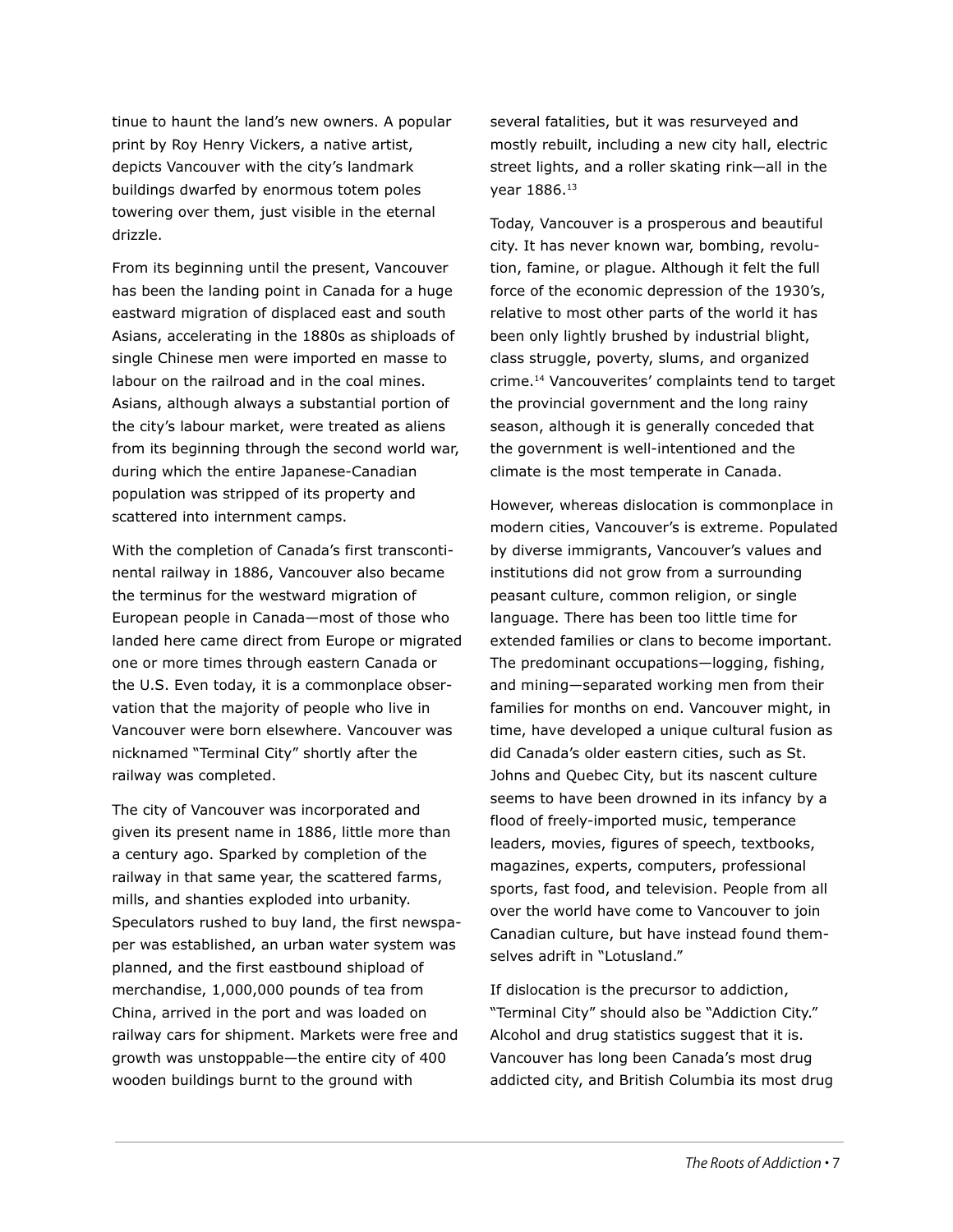addicted province, with respect to annual per capita consumption of alcohol, death rate attributed to alcohol, prevalence of alcoholism, death rate due to heroin and cocaine overdose, prevalence of HIV infection and Hepatitis C infection among injection drug users, availability of heroin and cocaine, self-reported use of all illicit drugs, arrest rates for drug crimes, etc. This is so currently and has been so throughout the 20<sup>th</sup> century.15 Heroin statistics provide the most notorious example. British Columbia is one of 10 provinces and 3 territories in Canada, yet in 1997, 61% of all heroin arrests in Canada were in British Columbia. Addictions that do not involve alcohol and drugs are far more common

in Vancouver than is drug addiction.<sup>16</sup> Unfortunately, it is as yet impossible to compare their prevalence with that of other places.

This look at Vancouver's history suggests that the so-called "drug problem" is merely a special case of a much larger addiction problem and that large-scale dislocation is the precursor to addiction. There is epidemiological and experimental support for these generalizations in the medical and psychological literature.<sup>17</sup> However, the historical evidence of a causal relationship between free market society, dislocation, and addiction is even stronger.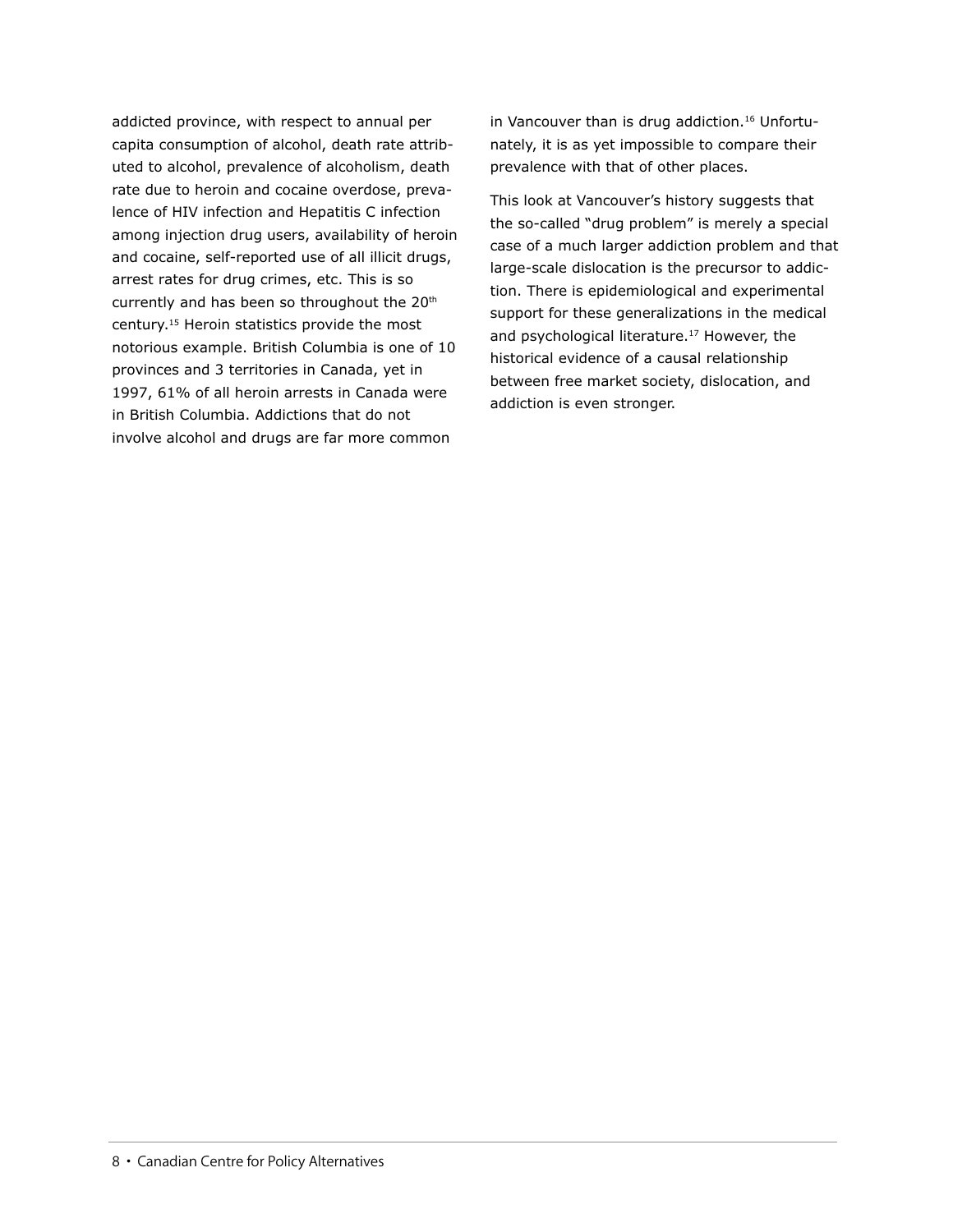## The Macrocosm: Free Market Society,<sup>18</sup> Dislocation, and Addiction

Historical research provides many examples of causal links between (1) emergence of free market society and dislocation, and (2) dislocation and addiction of all sorts. The next two sections of this report provide some examples of each of these two causal links followed by an apparent counterexample, the drug "crack" which—it is said—addicts everyone who uses it, dislocated or not.

## **Free Market Society as a Cause of Dislocation**

In free markets, the exchange of labour, land, currency, and consumer goods must not be encumbered by clan loyalties, village responsibilities, guild rights, charity, family obligations, social roles, or religious values. Since cultural traditions "distort" the free play of the laws of supply and demand, they must be suppressed to establish a free market society.

Paradoxically, establishing a "free" market society regularly requires coercion on a massive scale because most people cling fiercely to their cultural traditions.19 Polanyi's classic study, The great transformation makes the point concisely: Establishing a free market society "must disjoint man's relationships and threaten his natural habitat with annihilation."20

Also paradoxically, established "free" market societies require the continuing presence of

powerful control systems. Carefully engineered management, advertising, taxation, and mass media techniques keep people buying, selling, working, borrowing, lending, and consuming at optimal rates, deliberately undermining the countervailing influences of new social structures that spontaneously arise in modern families, offices, factories, etc. $21$  Thus, opportunities to reestablish new forms of psychosocial integration are suppressed.

Although various forms of capitalism have existed throughout history, free market society first achieved full strength in early modern England. Well before the English Revolution of 1640, free market advocates were able to draw theological justification from English Protestantism, legal support from Parliament, and coercive power from the crown. By a series of increments, England achieved a full-blown free market society by the early 19th century. This was in part achieved through a massive, forced eviction of the rural poor from their farms, commons, and villages and the absorption of some of them into urban slums and a brutal, export-oriented manufacturing system. Those who resisted these new realities too strenuously were further dislocated from their families and communities, by forced apprenticeship of their children, destruction of their unions and other associations of working people, elimination of local charity to the "undeserving poor," and by confinement in "houses of correction" where they were encouraged to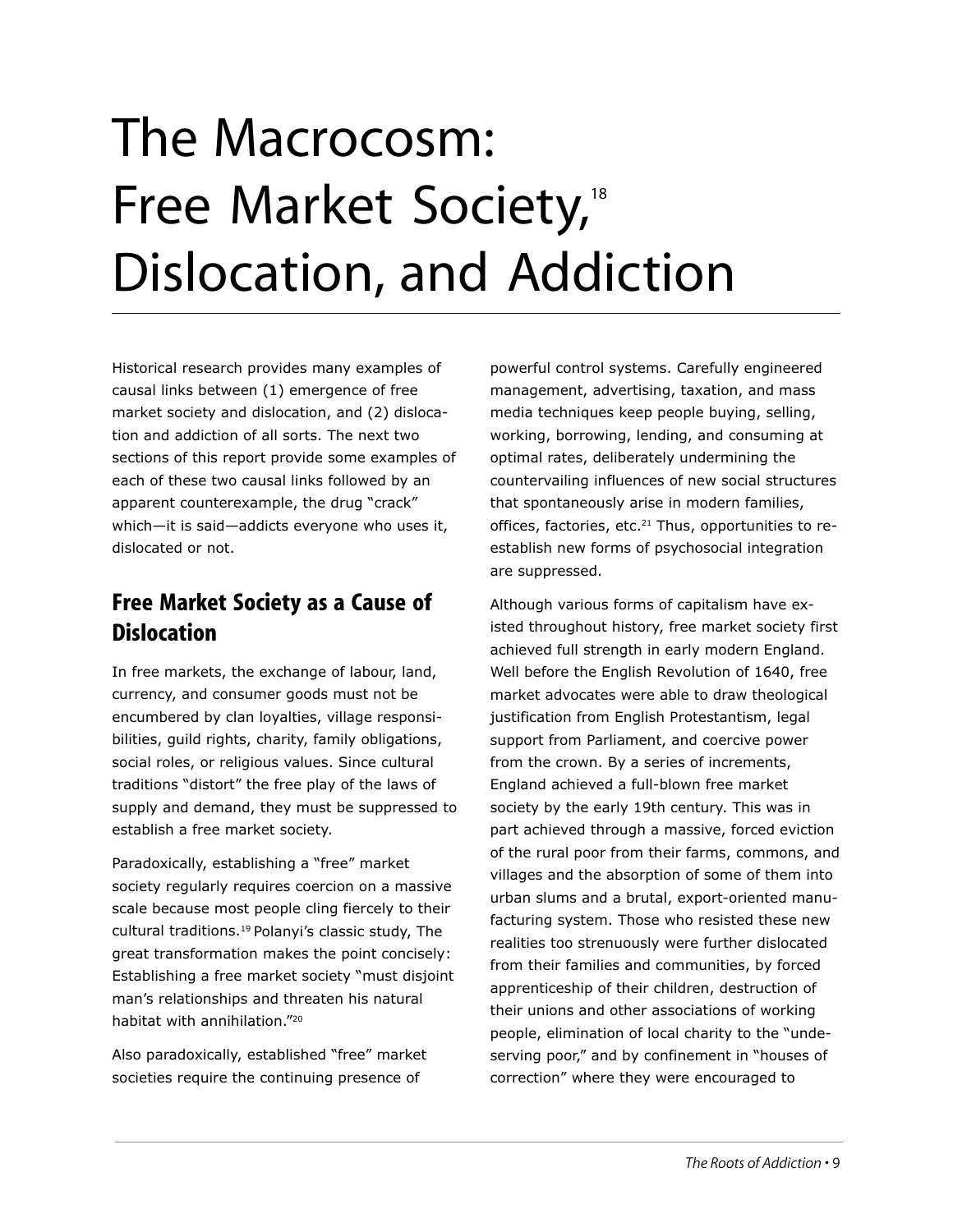accept their new responsibilities with whips and branding irons.<sup>22</sup>

Forced dislocation spread from England to the rest of the British Isles, e.g., the "clearances" of the clan society of the Scottish highlands, and to English colonies abroad, e.g., the settlement of Australia by "transportation" of convict labour. The dislocated British immigrants reproduced their own condition by dislocating aboriginal peoples wherever they landed, with the support and encouragement of the Imperial Government.

The necessary connection between the free market economy and dislocation in early 19th century England was recognized as much by Whigs who supported free market capitalism, like William Townsend and Herbert Spencer, as by those who opposed it, like Robert Owen and Karl Marx. Marx and Engels devoted some of the most powerful rhetoric in their Communist Manifesto to describing the dislocation that free markets produced in Europe.<sup>23</sup>

In contemporary times as well, the devastating effects of free markets on traditional society have been amply documented, both by scholars who support the globalization of free markets and by those who oppose it.<sup>24</sup> The most enthusiastic advocates of free market society often justify mass dislocation by emphasizing the fact that free market institutions are sometimes voluntarily chosen and bring wealth to some of those who join them, apparently forgetting that free markets are more often established by force and bring poverty to most of those who survive the dislocation.

The highlands of Northwestern Scotland provide an example of the dislocating effects of free markets on traditional society. Until the second half of the 18th century, highlands society was little touched by free markets. The local economy was a network of traditional obligations among people living in stable families and occupying

well-defined social strata: chiefs, tacksmen, subtenants, and cotters. English was a foreign language; people spoke Gaelic.

Each highlander belonged to a clan, and all members were expected to support their clan chief both with the produce from their farms and their valour on the battle field. In return, the clan chief was expected to preserve his people's rights to their tiny farms in perpetuity. Interclan battles were bloody enough, but also ritualised with the flash of competing tartans, the call of bagpipes, and the legacy of warrior heros. There was little export or import and little use for money. Although highland society suffered from famine in poor years, it offered psychosocial integration to even the very poorest, and emigration was uncommon.25

After the last major armed uprising against British rule was defeated at the Battle of Culloden in 1746, the British government began the systematic destruction of highland society. The traditional bearing of arms was prohibited, as was traditional dress, including plaid, tartan, and kilt. The hereditary powers of the chiefs were abrogated and some of their lands were confiscated. Chiefs who retained land were admitted into English society, but only if they transformed themselves from Gaelic-speaking chiefs to English-speaking landlords.

The free market completed the work of cultural destruction that military conquest had begun. In an era of war and population explosion, England needed more meat and wool than it could produce and new landlords of the spacious highlands had the opportunity to sell these commodities to huge free market. At the same time that the newly-minted landlords were losing their traditional rank in society, they were being tantalized with the rewards that the export market could bring: homes in London, city wives with worldly repartée and a cultivated taste for clothes and jewlery, English peerages,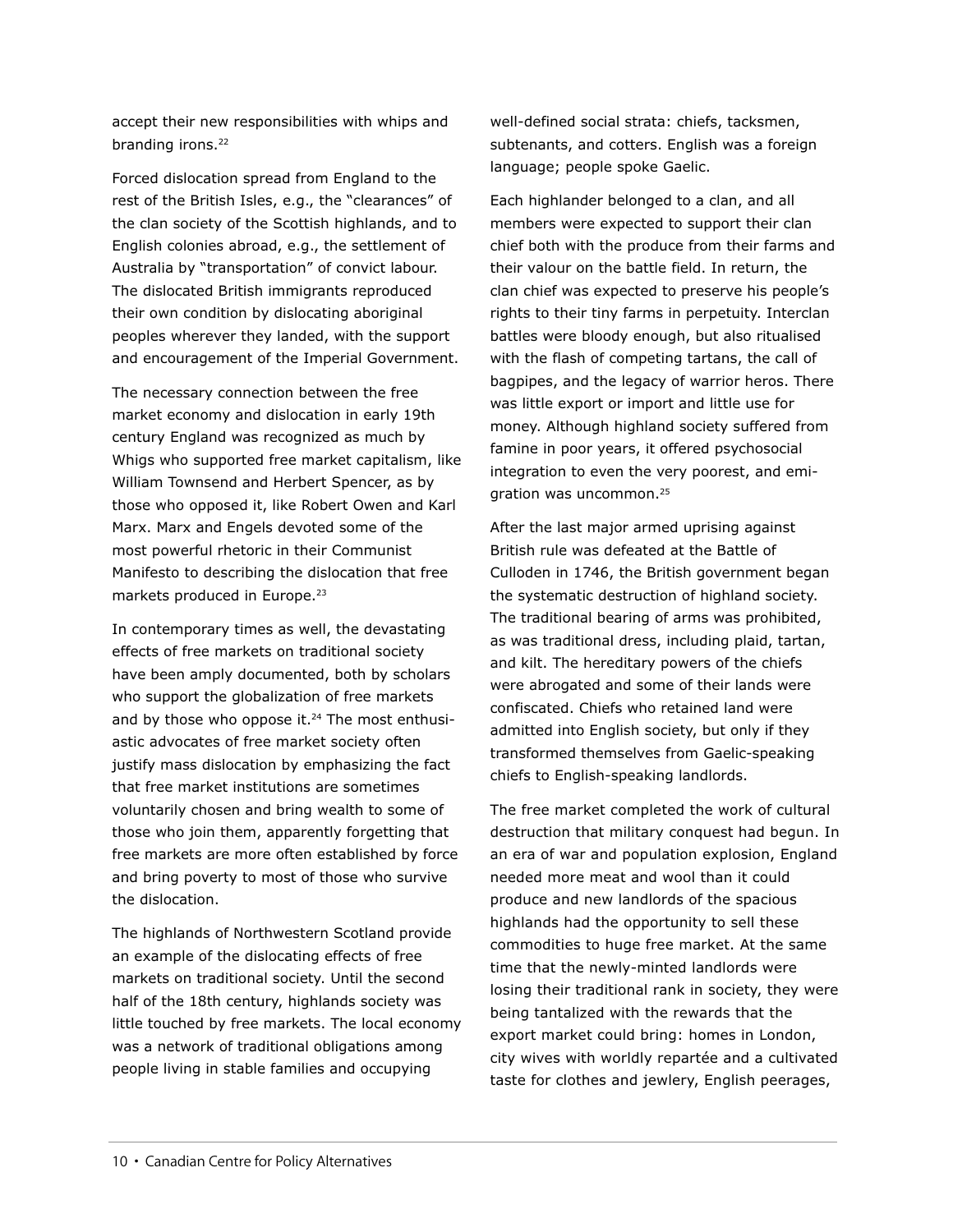continental food and art.

The highlands had traditionally produced cattle and grain, mostly for local consumption. However, it was quickly discovered that the landlord's wealth could be multiplied by replacing the cattle with new breeds of hardy sheep and reducing the human population from many subsistence farmers to a few shepherds. For the most part the clansmen, now looked upon as peasants subject to the dictates of the agricultural market, remained a warrior race in their own minds and would have nothing to do with running sheep, especially on the lands of evicted comrades and kinsmen. Either the free market was to be thwarted by tradition, or the highlanders had to be evicted. The evictions that ensued were so extensive that they came to be known as "clearances."

Legal eviction notices procured by clan chiefs or English landlords who had bought the formerly inalienable land in the free market, usually allowed highland families a few months to voluntarily leave and pull down their houses. Most refused and were burnt out by the sheriff. In lieu of their ancestral land, the families were sometimes offered barely habitable land on the coast and the opportunity to join the herring fishery (by building their own boats) or to work as miners. Sometimes their only option was to emigrate in disease-ridden boats for Canada or other destinations at their own expense.

Sporadic rebellions against the clearances by disarmed highlanders were quelled by regular troops from Scottish regiments, dispatched by the English king, at the request of local chiefs or English landlords. The legality of this military coercion was upheld in court on free market principles. Extensive justifications for the clearances that were written for public consumption stressed that: the productivity of the land was improved, which was true; that the cotters under the traditional system were extremely poor,

which was true enough; and that the evicted people were happy with the situation, which was an outrageous lie.

The pitiless cruelty of the burnings and the ensuing exile, including deaths by exposure, starvation, and infectious disease was documented in published reports by first-hand witnesses. The enduring despair of the survivors over the loss of their culture was documented in a mournful folk literature, mostly written in Gaelic.

Highlanders who were not evicted were deliberately stripped of their sources of psychosocial integration. The life of James Loch, a famous highlands administrator has been described thus:

...for the rest of his life, he worked to complete the clearance of the interior, to carve the emptied lands into great sheep farms, to build harbours, bridge rivers, turn cattle-tracks into macadam roads, and to so mould and control the lives of 'the ignorant and credulous people' that at one time the young among them had to go to his agents for permission to marry. 'In a few years,' he wrote, before a quarter of his long service was run, 'the character of the whole of this population will be completely changed...The children of those who are removed from the hills will lose all recollection of the habits and customs of their fathers.'26

As sheep replaced people and hamlets, the highlands did become far more productive in exportable wealth than they were before. A few of those who were not exiled prospered, primarily chiefs and their overseers (called "factors"). English entrepreneurs who acquired highland estates became immensely wealthy. It could be said that Canada benefited from the clearances, which forced tens of thousands of hard working settlers to Nova Scotia, to Lower and Upper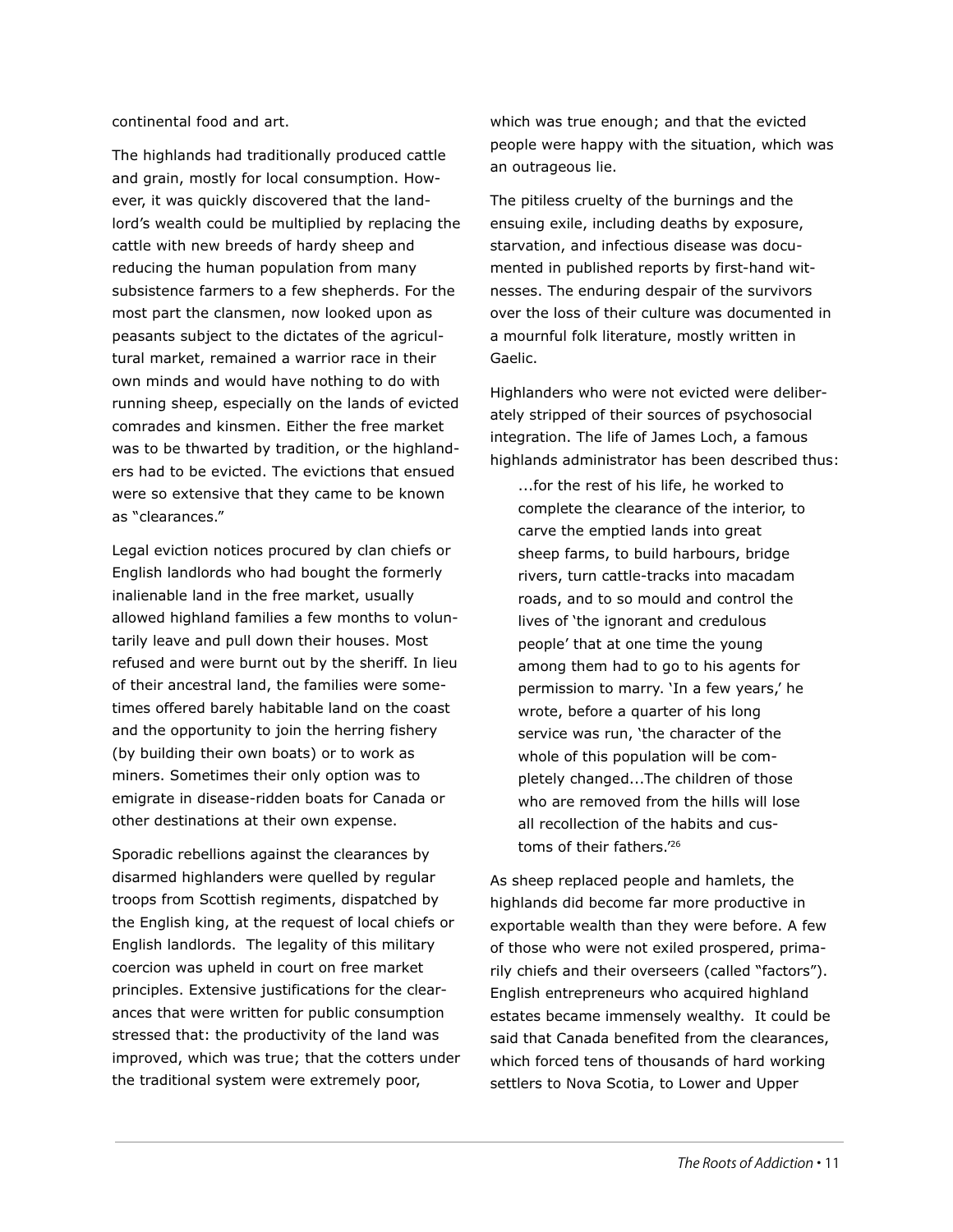Canada, and to the Red River settlement in the wilderness beyond. Some overcame their dislocation by establishing new colonies of Scots that have survived and prospered in Canada. Some established new lives as farmers and tradesmen in the free market environment, working the same kinds of dislocations upon the Canadian aboriginals and métis that they had earlier experienced themselves.<sup>27</sup> Others flowed into a rising tide of dislocated humanity.

Because England successfully dominated the 19th century world, English free market economics, with its intrinsic destruction of traditional culture, spread across the map of western Europe.<sup>28</sup> Because free market society now dominates the world, the destruction of traditional culture has become ubiquitous. In an ultimate irony, tens of thousands of Latin American peasants, some of whom grew coca on their tiny farms, are currently being dislocated in the interest of preventing addiction through the War on Drugs.<sup>29</sup>

Dislocation in free market societies is not confined to poor people or poor countries. At the end of the 20th century, for rich and poor alike, jobs disappear on short notice; communities are weak and unstable; people routinely change lovers, families, occupations, co-workers, technical skills, languages, nationalities, priests, therapists, spiritual beliefs and ideologies as their lives progress. Prices and incomes are no more stable than social life. Even the continued viability of crucial ecological systems is in question. For rich and poor alike, dislocation plays havoc with delicate ties between people, society, the physical world, and spiritual values that sustain psychosocial integration. Again, Polanyi made the complex point concisely:

 ...the most obvious effect of the new institutional system was the destruction of the traditional character of settled populations and their transmutation into a new type of people, migratory,

nomadic, lacking in self-respect and discipline—crude, callous beings of whom both labourer and capitalist were an example.<sup>30</sup>

One index of dislocation among the rich is the spreading social problems of the U.S. middle class, arguably the pinnacle of success in the free market world. The pressures of ever-increasing competitiveness, productivity, flexibility, overwork, downsizing, restructuring, etc., on the two working parents in American middle class families, often cut off from their extended families, are such that the children are deprived of essential time and support, even if adequate daycare fills their needs during the working day. Psychologist Richard DeGrandpre has called this a "culture of neglect" and a "trickle-down theory of child rearing." He identifies this dislocation from traditional family supports as a direct cause of the rapid spread of "Attention Deficit Hyperactivity Disorder" and the consequent prescription of the stimulant Ritalin to school age children, about 15% of whom are now on Ritalin.<sup>31</sup> Americans consistently score the highest, relative to all other developed countries, on a plethora of other indications of dislocation, including divorce, single parenthood, children in poverty, economic disparity, and excessive television viewing.<sup>32</sup> Canada's middle-class plight is not as extreme as the U.S., but the trends are the same.

Other signs of dislocation of the rich include the growing discontent, stress, and workplace violence among corporate "management." Current management literature abounds with discussions about how the army of dysfunctional managers should themselves be managed. The cause of this discontent is ingeniously lampooned in contemporary cartoons, like "Dilbert". As sociologist John Gray puts it, "Businesses have shed many of the responsibilities that made the world of work humanly tolerable in the past."33

There have been pauses in the advance of free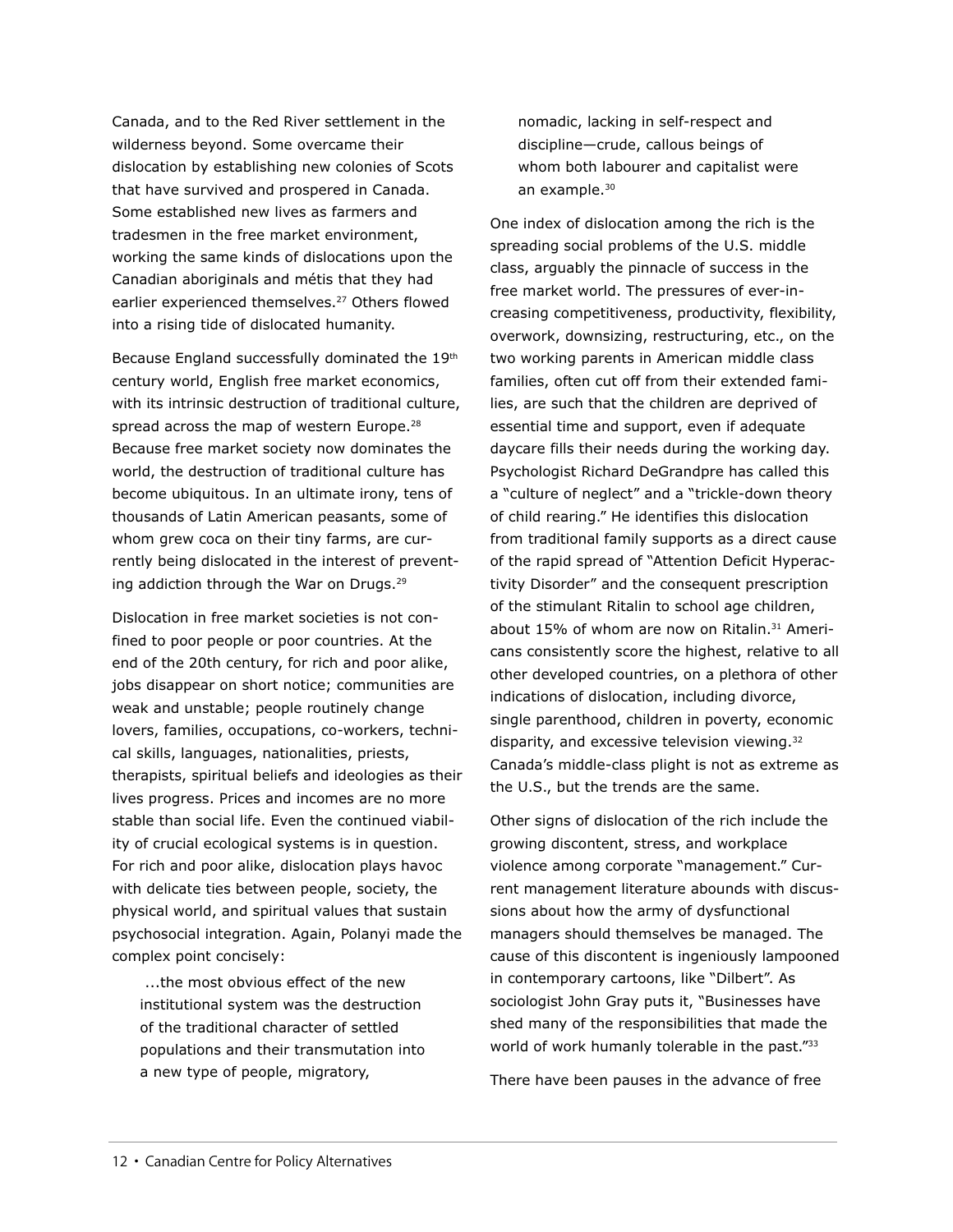market society. For example, it was slowed during the depression of the 1930s when the Roosevelt government in the U.S. and a sizeable group of American economic thinkers warned that it would be necessary to seriously curtail free market fundamentalism if capitalism was to survive. Free market ideology was not prominent in Canada or the U.S. between 1940 and 1970, even though these countries were citadels of capitalism during the "Cold War." These were the years in which popular wisdom celebrated Keynesian economics, the welfare state, and regulations on the flow of international capital.34

But times have changed. Free market fundamentalism has accelerated dislocation everywhere, as the ideological threat of a successful Soviet economy disappeared and as world wide competition has seemed to require frenzied productivity. This is equally the case in countries with "mature" economies, including Canada; in "developing" countries under the aegis of the International Monetary Fund and the World Bank; and in China, which has gradually been moving towards a free market economy at an accelerating pace since the 1980s. The World Trade Organization, the International Chamber of Commerce, and other powerful transnational bodies urge dramatically expanding the scope of free markets in areas, such as education and medicine, where their role was previously limited.<sup>35</sup>

The hegemony of free market principles is extending beyond limits that have long seemed prudent. For example, Adam Smith warned in the Wealth of Nations that national governments must resist the power of manufacturers to "become formidable to the government, and...intimidate the legislature" (p. 415). Smith also feared excessive profits (pp. 109-110) and considered "private luxury and extravagance" to be "ruinous taxes" (p. 72).

Futurists predict—and sometimes celebrate more increases in dislocation as the Internet

further replaces local ties.36 Ultimately, people are expected to even give up their identity as human beings—the ultimate dislocation. Italian futurist, Valerio Evangelisti has described it thus:

Traditional capitalism only needed to advertise. But the new capitalism goes into people's imagination, dreams, and most intimate visions of the world. The growth of communication has permitted it to go there, imposing lifestyles, creating needs that did not exist before, deliberately increasing people's thirst for approval. It is impossible to understand contemporary society without taking the rapid colonialization of the imagination that has been accomplished in recent years into account...There is a deliberate attempt to rob people of their identity.<sup>37</sup>

## **Dislocation as the Precursor of Addiction**

Only people who are chronically and severely dislocated are vulnerable to addiction, although some of them manage to avoid it. Some eventually find ways to achieve enough psychosocial integration and some who do not achieve psychosocial integration enter into lifestyles that cannot be called "addiction" without stretching the word too thin. They may, for example, become eccentric, physically ill, depressed, hypochondriacal, violent, or suicidal instead.

The historical correlation between severe dislocation and addiction is strong. Although alcohol consumption and drunkenness on festive occasions was widespread in Europe during the middle ages, and although a few people became "inebriates" or "drunkards," mass alcoholism was not a problem. However, alcoholism gradually spread with the beginnings of free markets after 1500, and eventually became a raging epidemic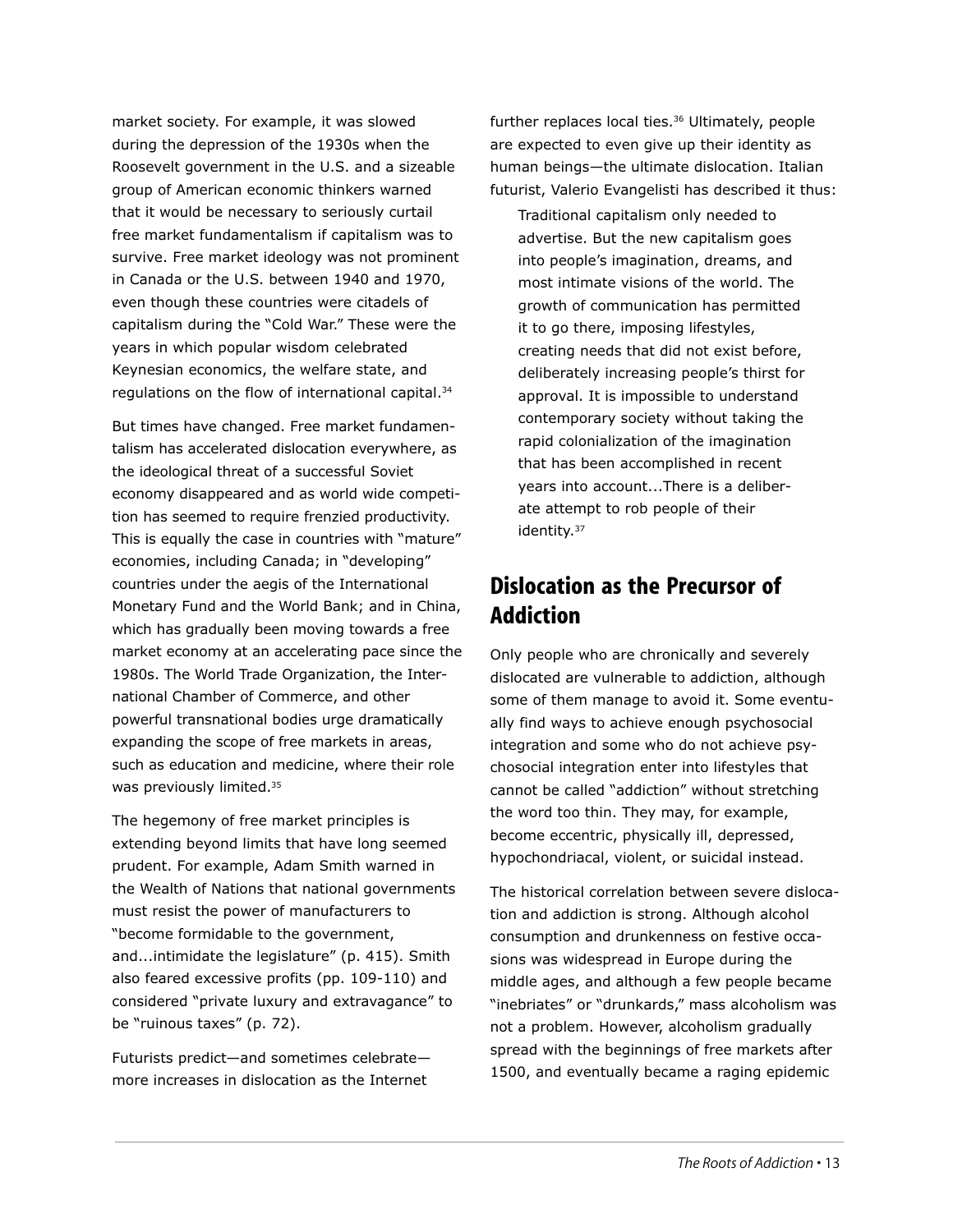with the dominance of free market society after 1800.38

From Charles Dickens onward, social historians often identified dislocation (along with poverty) as a major cause of alcoholism.<sup>39</sup> Eric Hobsbawm wrote as follows about the "labouring poor" in the early 19<sup>th</sup> century:

...faced with a social catastrophe they did not understand, impoverished, exploited, herded into slums that combined bleakness and squalor, or into the expanding complexes of small-scale industrial villages, [most of the labouring poor] sank into demoralization. Deprived of the traditional institutions and guides to behaviour, how could many fail to sink into an abyss of handto-mouth expedients, where families pawned their blankets each week until pay-day and where alcohol was "the quickest way out of Manchester" (or Lille or the Borinage). Mass alcoholism, an almost invariable companion of headlong and uncontrolled industrialization and urbanization, spread "a pestilence of hard liquor" across Europe.40

Opium use, which had been common and unproblematic in England for centuries, first became perceived as a widespread addiction problem in the 19<sup>th</sup> century.<sup>41</sup> Other kinds of addiction spread too, leading to a profusion of newly recognized problems from aspirin addiction to workaholism and to a huge number of treatment and self-help programs.

But was it really dislocation per se, that caused the spread of addiction? Could it not also have been poverty, disease, physical pain, the availability of new drugs, or a new Puritanism? The ideal test would be a historical situation where dislocation was extreme, but was unaccompanied by the other possible causes. Because Vancouver only partially fits these requirements, I have

selected two Canadian examples that approach this ideal type more closely, and an apparent counterexample.

#### *Native Canadians*

Extensive anthropological evidence shows that prior to their devastation by Europeans, the diverse native cultures in Canada all provided a level of psychosocial integration that is unknown to modern people. Most native people lived communally and shared their resources within a matrix of expectations and responsibilities that grew from their family, clan, village, and religion as well as their individual talents and inheritance of particular prerogatives. They clung to their cultures with courageous resolution—although they valued European trading goods, they found European ways repellant. On the other hand, Canadian natives had a long tradition of warfare, cruel torture of prisoners, and slavery<sup>42</sup> like the Europeans.

Although murder, adultery, and insanity sometimes occurred within Canadian aboriginal culture, $43$  I have as yet found no mention by anthropologists of anything that could reasonably be called addiction, despite the fact that activities were available that have proven addictive to many people in free market societies, such as eating, sex, gambling, psychedelic mushrooms, etc. Canadian natives did not have access to alcohol, but natives in what is now Mexico and the American Southwest did. Where alcohol was readily available, it was used moderately, often ceremonially rather than addictively.44

The history of Canadian aboriginals is different from the more famous "Indian wars," enslavement, and mass slaughter that occurred in the U.S. and in Latin America. Centuries before Vancouver was founded, both British and French trading companies in Canada established formal and mutually beneficial fur-trading relationships with many native tribes, primarily in eastern and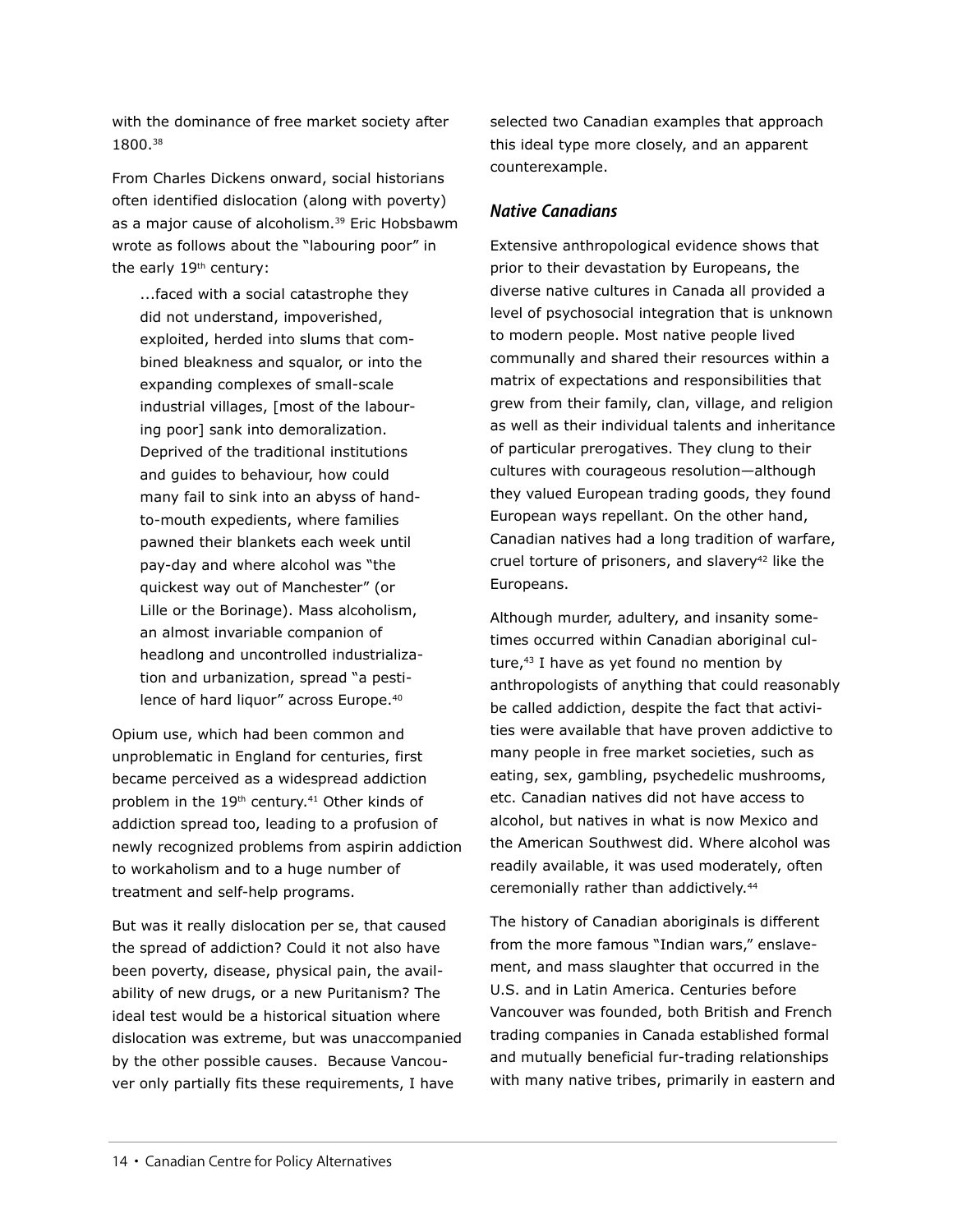central Canada. Few European settlers then sought to settle in the inhospitable Canadian climate, so there was little need to displace the natives. Later, the English colonial government formed indispensable military alliances with various aboriginal nations in several wars, particularly against the U.S.45

After these crucial wars ended, it would have been unseemly for the Crown, as it began to covet the vast native lands, to slaughter former allies who had fought loyally and sometimes decisively. Instead, the British and later Canadian governments quietly pursued a policy, later called "assimilation," intended to move aboriginal lands into the real estate market and aboriginal people into the labour market as quietly as possible. This policy was explicitly intended to strip the natives of their culture and lands. One notorious instrument of this policy was a network of "residential schools" where children, often forcibly taken from their parents, were forcefully taught to despise their own language and customs, which sometimes alienated them from their own families as well. An 1847 report of the colonial Canadian government contained this comment:

Their education must consist not merely of the training of the mind, but of a weaning from the habits and feelings of their ancestors, and the acquirements of the language, arts, and customs of civilised life.46

Although assimilation policy very nearly succeeded in eliminating native languages and spiritual practices, it failed to integrate the natives into free market society, thus leaving them utterly dislocated .<sup>47</sup> As wards of the federal government, however, they generally had food, housing, and some protection.

Although some Canadian natives developed a taste for riotous drunkenness from the time that Europeans first introduced alcohol, many individuals and tribes either abstained, drank only moderately, or drank only as part of tribal rituals for extended periods.<sup>48</sup> It was only during assimilation that alcoholism emerged as a pervasive, crippling problem for native people, along with suicide, domestic violence, sexual abuse, and so forth. Although some eastern tribes were ravaged by drunkenness and alcoholism centuries before assimilation was established as a policy, the causal principle appears to be the same. For example, the Hurons of eastern Canada, who were "civilized" by the devotion of courageous French missionaries backed by the firepower of the French Army early in the seventeen century, were famous for their drunken violence.<sup>49</sup> "Civilization," as it came to these natives, was administered by militant Jesuits in a century of fanatical religious zeal. This meant destruction of the robust Huron religion and, hence, Huron culture itself, with dislocation as the consequence. Eventually every tribal culture in Canada was engulfed by the overpowering European culture, and every tribe succumbed to the ravages of dislocation, including epidemic alcoholism. Massive dislocation produced massive addiction.

The Vancouver area had a relatively minor history of fur trade and no history of military alliance with the Crown. The natives were dispossessed of their lands without great violence,<sup>50</sup> enslavement, or impoverishment, but deliberate destruction of whatever remained of their culture began immediately and, with it, rampant alcoholism.<sup>51</sup>

Throughout the period of assimilation up to the present, Canadian natives have had an astronomical rate of alcoholism, although the statistics may understate the problem. Although a few reserves have only minor problems with alcoholism, alcoholism in many reserves is nearly 100% (including people in stages of recovery). Alcoholism was only one consequence of this massproduced dislocation. Other consequences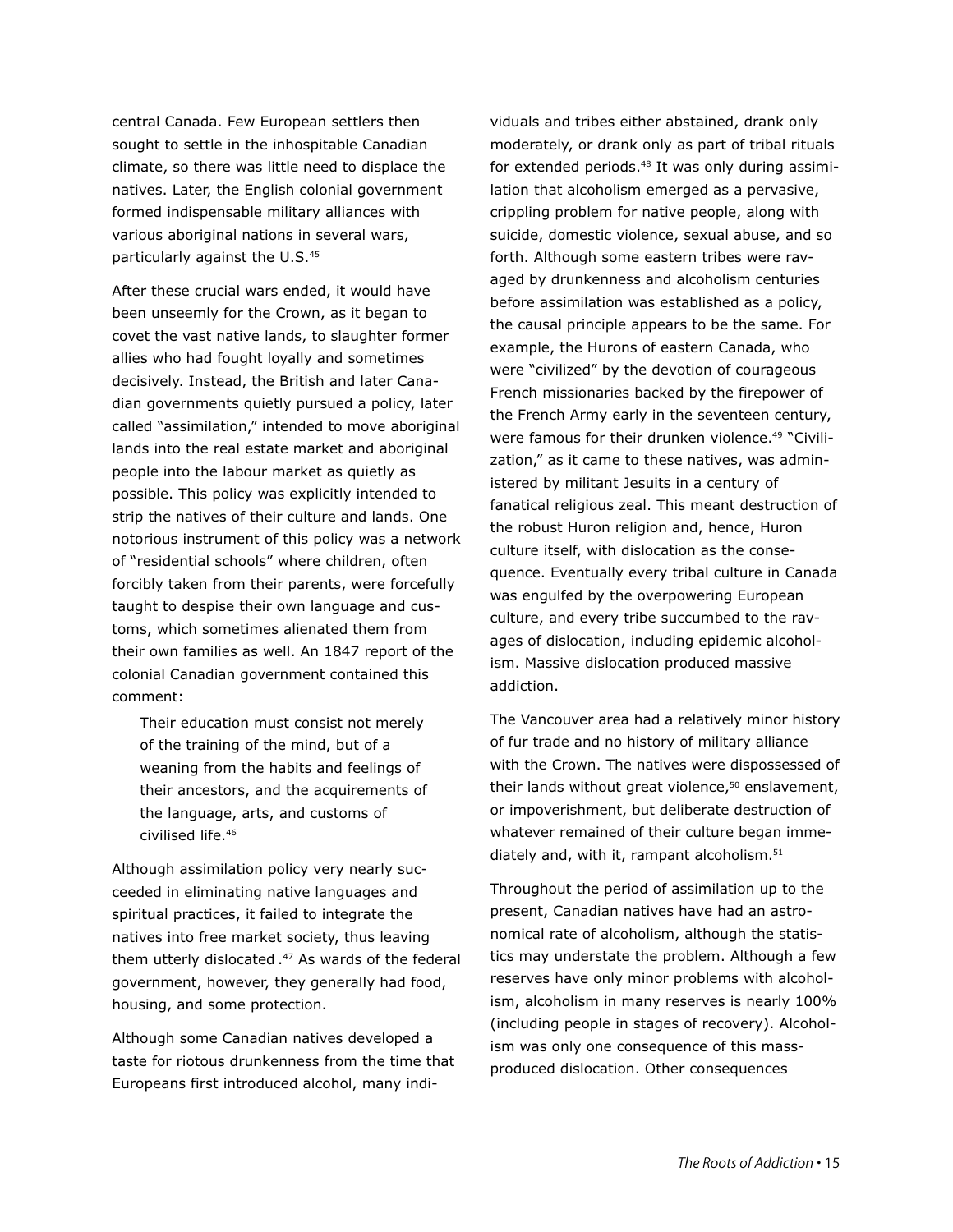include drug addictions, depression, domestic violence, and suicide.<sup>52</sup>

There is a more popular explanation for the widespread alcoholism of Canadian natives. They are often said to have a racial inability to control alcohol. However, this is unlikely, since alcoholism was not a ruinous problem among natives until assimilation subjected them to extreme dislocation. Moreover, if natives were handicapped by the "gene for alcoholism," the same must be said of the Europeans, since those subjected to conditions of extreme dislocation also fell into it, almost universally.

#### *Orcadians in Canada*

The history of the Hudson's Bay Company, the "oldest continuous capitalist corporation still in existence,"53 provides an example where, at least for some of its employees, maximum dislocation was little confounded by other distress. The Hudson's Bay Company was chartered by Charles II of England, in 1670. Until 1987, a span of more than three centuries, it maintained forts and fur trading outposts on the shores of Hudson's bay and throughout the Canadian north. Some of the company's traders were volunteers from London and some were from the Orkney Islands at the Northern extreme of Scotland, where the ships from London stopped en route to Hudson's Bay to provision and to augment their complement.

Preferred as employees because they were already accustomed to extreme northern latitudes and life at sea, and because of their characteristic sobriety and obedience, the Orkney volunteers were mostly poor lads who volunteered for adventure and escape from the confines of traditional Orkney society. Whereas they did gain some of what they sought, they severed their ties to a close, traditional system based on both common land and cotter labour which persisted in the Orkneys until the middle of the 19th century,<sup>54</sup> long after it had been cleared from the highlands.

As "Bay men," their only contact with home came once a year from a single ship that brought mail, supplies, and English sailors, and took out the pelts. When the annual ship disappeared, the men were alone again. Although fed and treated as well as the era and circumstances permitted, their lives provide evidence of the long-term effects of dislocation:

...With some exceptions, the Bay men became internal exiles in both their homelands, original and adopted. Never part of any society outside the fur trade, they gradually pruned their ancestral roots, becoming bitterly aware of the true nature of any voluntary emigration: that one is exiled from and never to, and that disinheritance and marginality are all too often the price of freedom. More than one loyal HBC trader faced the end of his days with few close friends or blood relatives he wished to acknowledge and so bequeathed whatever worldly goods he had gathered to the only family he had: the Company.55

One unmistakable aspect of the lives of the Bay men was intemperance. Alcoholism appears to have been rampant:

...The Company quickly realized that liquor was a greater enemy than the climate to its trade on the bay, no matter how many prohibitions it proclaimed and no matter how often it paid off informers to halt the smuggling of brandy cases on outgoing ships, the booze flowed steadily across the Atlantic. Exceptional was the Company [employee] who failed to organize surreptitious caches of several gallons or so of brandy for his private stock....<sup>56</sup>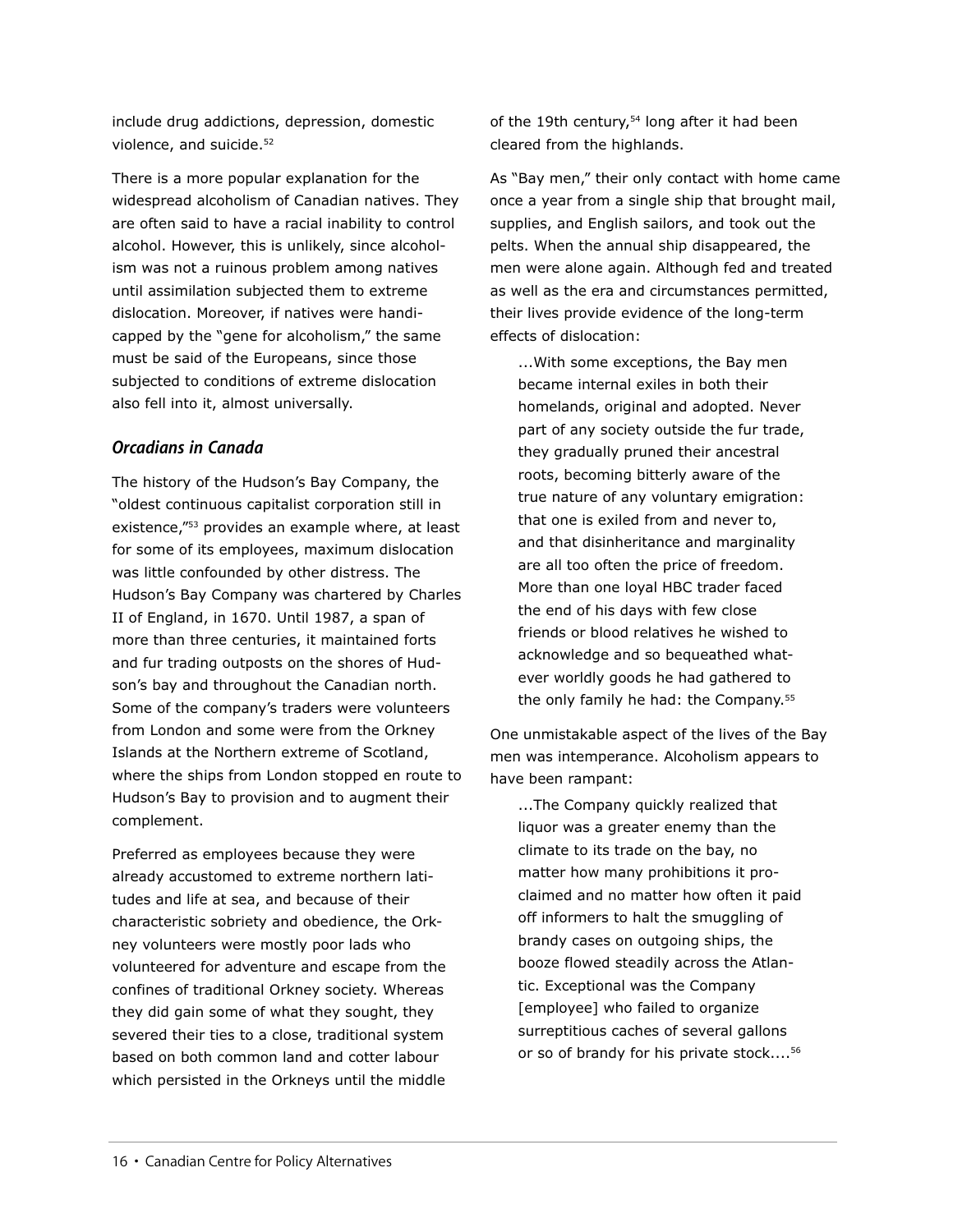The alcohol-related problems suggest widespread alcoholism, although this word had not yet been invented. The following was written about an outpost on Hudson's Bay named "Moose Factory":

Many of the work accidents at Moose were alcohol-related. One man consumed so much "bumbo"—that furtrade mixture of rum, water, sugar, and nutmeg—that he fell off the sloop and promptly drowned. With some regret and much haste, his mates lost no time in auctioning off the contents of his chest. The chief factors were always afraid that the men on watch, who were too often drunk, would spitefully or accidentally set fire to the buildings. The courage to commit suicide could also be found in the bottle. "Brandy-death" was common....57

But could the men already have been alcoholic before they encountered the supreme dislocation of Hudson's Bay? Or could the extremes of northern life have made them alcoholic? These explanations could work for the Londoners, but not the Orcadians. The Orcadians were preferred employees of the Bay because of their natural sobriety and because they were accustomed to life at extreme northern latitudes. Dislocation transformed them. Local preachers in the Orkneys spoke of the returning Bay men and those who had served long stints in the English fishing fleets in similar terms:

...the Rev. Francis Liddell, minister of Orphir, launched into an impassioned diatribe against those who abandoned wives, children, and parents to enter the service of the Company, eventually returning home with enough money to out-bid honest farmers; they brought home none of the virtues of the savage, but all the vices—indolence, dissipation, and irreligion; "My God!" he declaimed, "shall man, formed in the image of his Creator, desert the human species and, for the paltry sum of six pounds a-year, assume the manners and habits of the brutes that perish?"58

#### *Counterexample: "Instantaneous Addiction"*

If dislocation is the necessary precursor to addiction, then there could be no instances in which addiction occurs unless preceded by dislocation. Yet, popular wisdom teems with apparent counterexamples. For example, between 1986 and 1992 the American media reported a catastrophic epidemic of addiction to crack cocaine among American youth. Far from being limited to dislocated people, crack addiction reportedly afflicted all those who used the drug even once. Respected mainstream American news media reported that addiction was spreading inexorably because smoking crack caused "instantaneous addiction," qualifying it as "the most addictive drug known to man." The resulting "epidemic" was "as pervasive and dangerous in its way as the plagues of medieval times," and "all but universal."59 Neurobiological researchers of the day devised brilliant explanations for the irresistible addictiveness of crack that was being claimed, without seriously testing the validity of the claim itself.<sup>60</sup>

Had the proclaimed addictiveness of crack been true, it would have proven that dislocation is not the necessary precursor of addiction. However, it was false. Numerous large scale studies have now shown conclusively that only a small fraction of crack cocaine users become addicts. Those who do become addicted are concentrated among the visibly dislocated segments of the population, and their reasons for continuing crack cocaine use are easily understandable as responses to dislocation.61 Severely dislocated people are likely to become addicted if they try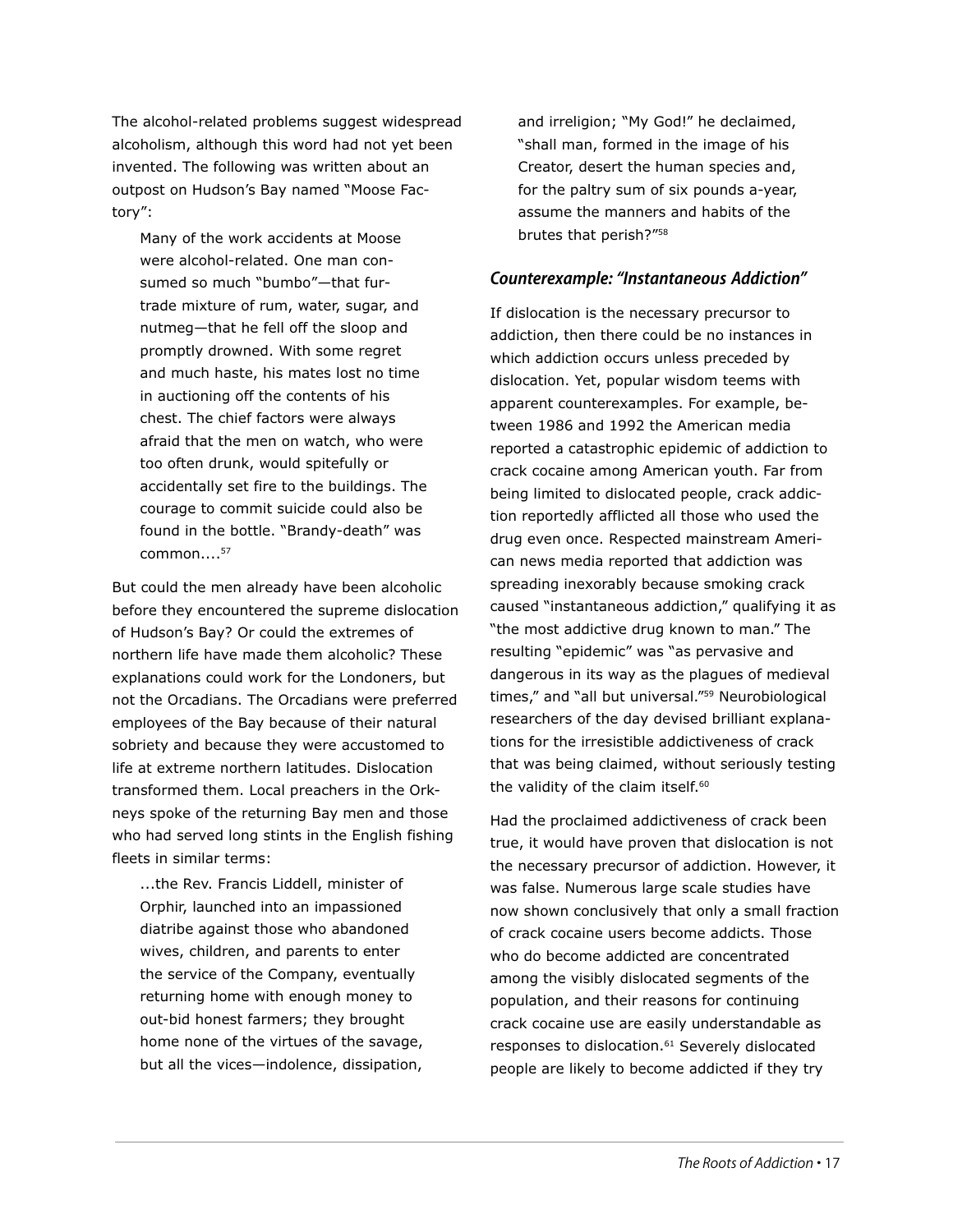crack, but they are equally vulnerable to many other addictions as well.

Anthropologist Philippe Bourgois has described the adaptive function of the "crack economy" of young blacks and Hispanics in New York City. Economically and socially dislocated in the ghetto, young men "struggle for survival, and for meaning" (p. 61). Even a dangerous life of addiction and petty crime at least avoids doing degrading work for pathetic wages. The most successful drug users rise through the hierarchies of drug society and achieve a kind of substitute psychosocial integration with the larger community:

The feelings of self-actualization and self-respect that the dealer's lifestyle offers cannot be underestimated. A former manager of a coke-shooting gallery who had employed a network of a half-dozen sellers, lookouts, and security guards and who had grossed \$7000-13,000 per week for over a year before being jailed explained to me that the best memories of his drug-dealing days were of the respect he received from people on the street. He described how, when he drove up in one of his cars to pick up the day's receipts, a bevy of attentive men and women would run to open the door for him and engage him in polite small talk, not unlike what happens in many licit businesses when the boss arrives. Others would offer to clean his car. He

said that even the children hanging out in the street who were too young to understand what his dealings involved looked up to him in awe....<sup>62</sup>

Crack addiction, like any addiction, can have horrible consequences, but the demonic ability of "crack" to cause addiction, as much in psychosocially integrated people as in dislocated people, is a total fabrication.<sup>63</sup> Crack is not, in any important sense, the cause of crack addiction, but dislocation is. Unfortunately, the media, politicians, and even some addiction professionals have not publicized the fact that the irresistibly addictive demon crack is a fabrication, and, therefore, many members of the general public and even addiction professionals still believe it to be true. The coils of propaganda that support the "war on drugs" are strong and resilient, like those that support wars in general.<sup>64</sup>

There is no space in this short report to evaluate the possibility that drugs other than crack induce addiction in non-dislocated people, although the claim was widely believed for alcohol in the 19th century, heroin at the turn of the century, and marijuana in the 1920s. No credible evidence for any of these claims has materialized. In each case, the great majority of users take the drug in moderation, do not become addicted, and feel they gain more from their drug use than they lose.<sup>65</sup> No matter what drug they use, drug addicts who can be carefully studied turn out to have been severely dislocated before their addiction ensued.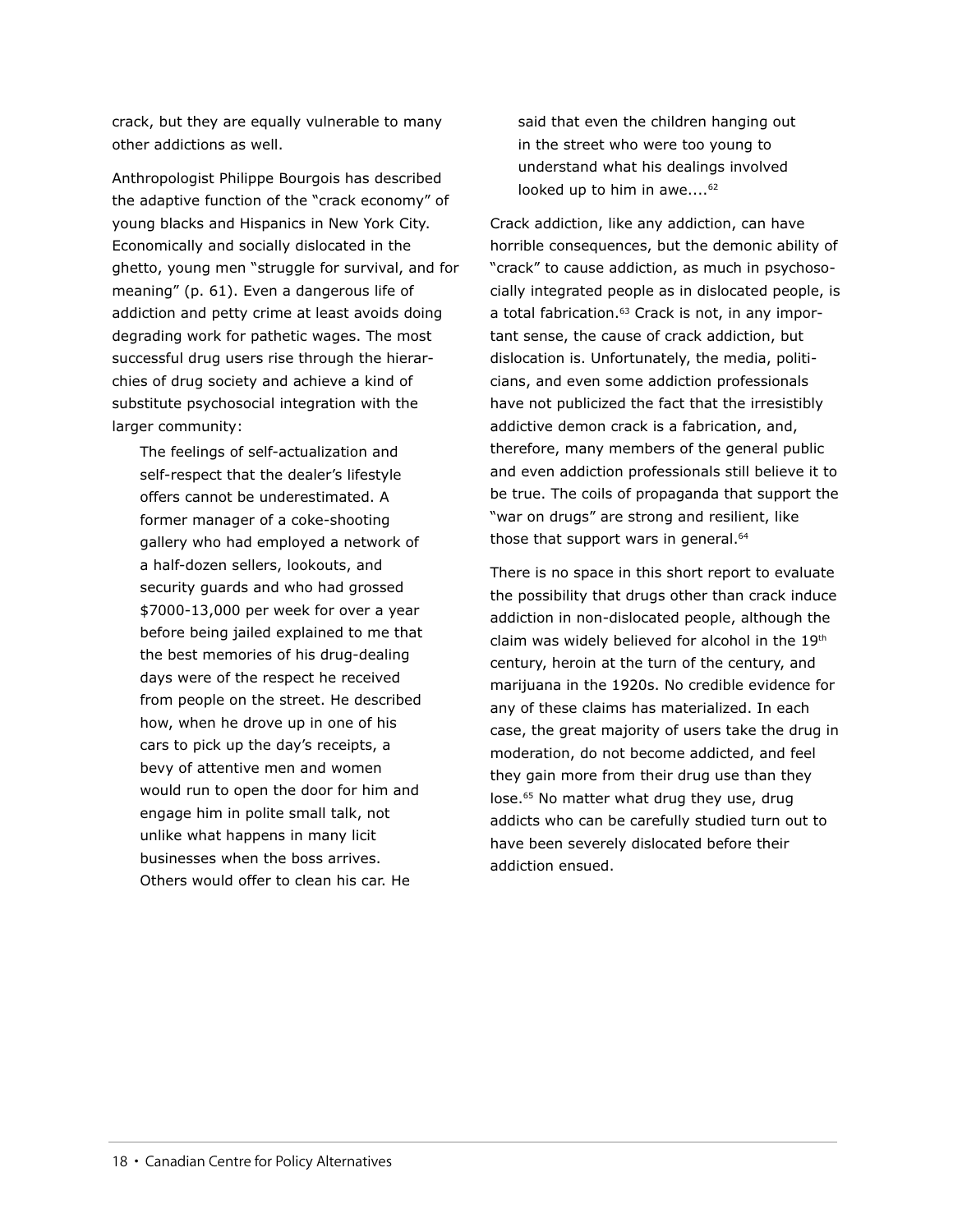## Conclusion: Getting at the Roots of Addiction

Every society must cherish its defining beliefs. Therefore, it is only polite to overlook connections between free markets, dislocation, and addiction. Print and electronic media foster this distraction, celebrating the free market's achievements with blinding fireworks and deafening fanfare. As well, they endlessly publicize new medical explanations for the puzzling spread of addictions and new hopeful solutions for the "drug problem"—currently including the four pillars approach.

But we can no longer afford this much politeness, because interventions that ignore the connection between free markets, dislocation, and addiction have proven little better than Band-Aids applied to the gaping wound that addiction inflicts upon free market society. This is not to say that prevention, treatment, harm reduction, and police intervention are useless only that these four pillars of intervention cannot reduce addiction faster than free market society mass-produces it. Under these conditions, civil inattention to root causes is unaffordable.

There have been decades of futile debate about whether addiction is a "criminal" problem or a "medical" problem. The hard fact is that it is neither. In free market society, the spread of addiction is primarily a political, social, and economic problem. If the political process does not find contemporary wellsprings of psychosocial integration, society—with its ever freer markets—will manifest ever more dislocation and addiction. Careful coordination of prevention, treatment, harm reduction, and policing for drug addiction can ameliorate drug addiction, but

cannot even address the larger problem of addiction or its root causes. Political action is necessary.

### **Changing the Debate**

One form of political action is changing the terms of the debate on addiction. A realistic discussion must recognize that addiction is mass-produced in free market society, and that, therefore, society as well as individuals must change. To define addiction as either a "drug problem" or a "disease" of aberrant individuals, is to prolong a wild goose chase. Addiction is a harmful lifestyle, which may or may not involve drugs, which more and more people in free market society are adopting as a desperate measure to prevent themselves from being crushed by severe, prolonged dislocation.

Changing the terms of this debate is a huge task, since the current manner of speaking of addiction as an individual drug-using disease is maintained by an media army that has been launching this message for decades. People endure this barrage of disinformation partly because it complements a deeply-rooted North American "temperance mentality," which makes it seem natural to blame social problems on drugs and alcohol<sup>66</sup> and partly because it profits many institutions and professions that treat, police, prevent, and "harm reduce" the putative disease. Those who launch the public information barrage prosper because the "War on Drugs," which has drawn its justification from it, $67$  serves vital commercial and geopolitical purposes for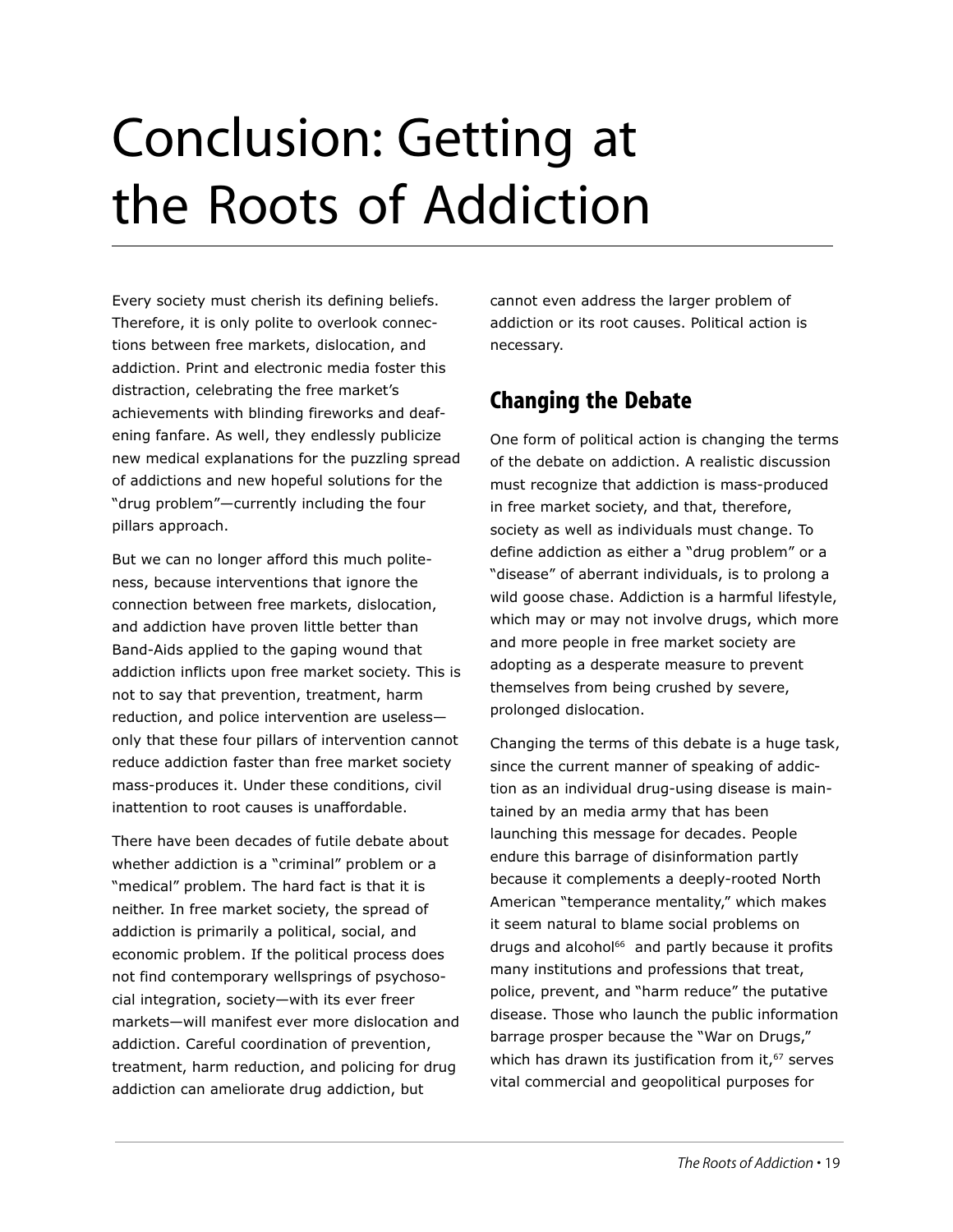vested interests with very deep pockets.<sup>68</sup>

Professionals in the field of addiction could take the lead in changing the terms of the debate. Rather than endlessly competing for funds by overstating their own achievements, those who support each of the four pillars should apprise society of the limited extent of their accomplishments, thereby showing that even the four pillars together cannot save the day.

Some policemen have bravely spoken out on the limited impact of police intervention, leading some jurisdictions away from excessive drug law enforcement.69 Similar forthrightness from prevention, treatment, and harm reduction professionals would help a lot. Prevention professionals know that their success in dissuading people from drug use over the long term is low. Treatment professionals know that no matter how much treatment is available, most addicts will not accept it voluntarily, that most of those who do accept it will not overcome their addiction in a lasting way, and that imposing it involuntarily is even worse. Harm reduction professionals know that most addicts on methadone maintenance programs continue to inject, and most addicts with access to needle exchange programs continue to share needles on frequent occasions. Although the four pillars are compassionate and useful in combination, society cannot "prevent," "treat," or "harm reduce" its way out of addiction any more than it can "police" its way out of it. This does not mean that professional intervention should be eliminated, only that more fundamental steps are essential.

## **Clarifying Directions for Political Change**

Authoritative voices around the world are raising a mighty chorus of warnings against the psychological devastation engendered by the free market society (in addition to the more visible

ecological and social devastation).<sup>70</sup> According to Globe and Mail journalist, P. McKenna: "It is absolutely essential for states and individuals to locate that delicate balance between...a world of high-tech, instantaneous communication, idolatry of markets and investment and 'Darwinian brutality'...and...a world with a heartfelt sense of belonging, rootedness, community and identity."71 Sociologist John Gray: "It is true that restraints on global free trade will not enhance productivity; but maximum productivity achieved at the cost of social desolation and human misery is an anomalous and dangerous idea."72 People knowledgeable about addiction can add a new counterpoint to this chorus, because understanding the relationships between free markets, dislocation, and addiction provides a fresh take on some old themes.

The complex problem of dislocation and addiction is not exactly the same as more familiar issues, like "eliminating poverty" or "achieving social justice." Although poverty and injustice are abhorrent, both are frequently borne without addiction.73 It is poverty of the spirit, which is called "dislocation" in this report, that is the precursor of addiction. The key to controlling addiction is maintaining a society in which psychosocial integration is attainable by the great majority of people. People need to belong within their society, not just trade in its markets.

For example, in an era when corporations and capital can hopscotch continents in pursuit of cheap labour, it is a matter of social justice that working people ought to have the same rights of mobility as those who would exploit them. However, the free movement of labour is not the best solution to this problem, since immigration usually entails extreme dislocation, which adds greatly to the hardships of workers who immigrate, even if they do achieve better pay.

This is perhaps less apparent in Canada than in other countries, since Canada still affords room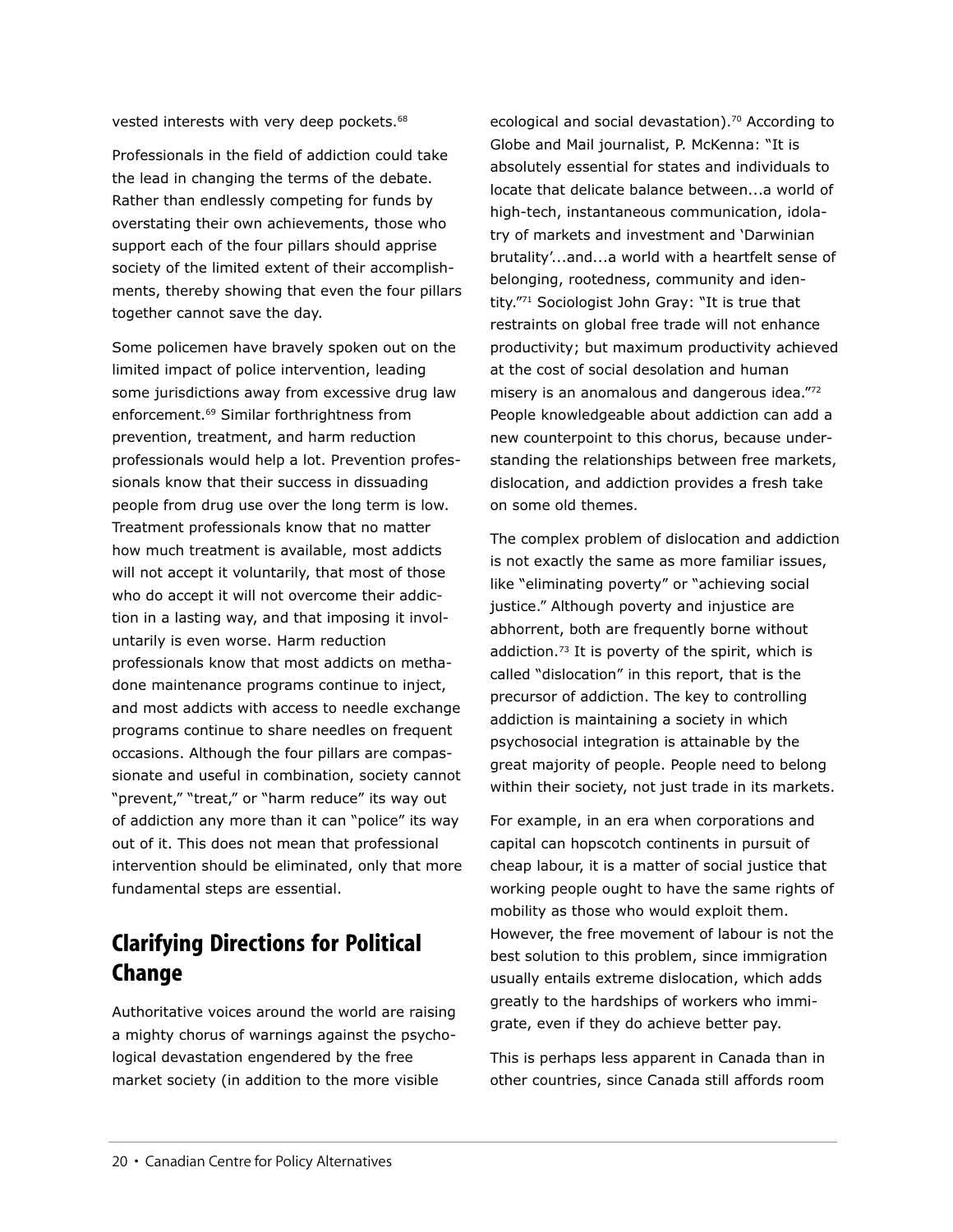for population growth, allowing many immigrants to Canada to find permanent homes that are far better than those they left. But the dislocation that results from immigration is hard to bear even under the best conditions, and it is exacerbated in most countries by corruption, violence, betrayal, and ultimately deportation when a temporary labour need ends.<sup>74</sup> Instead of mass migration, a better solution to the problem of exploitation of labour is imposing fair labour standards on a global level and preventing transnational corporations from inducing local governments to rescind local labour, health, safety, and environmental protections.

Current concerns with the outrageous bias of international free market institutions (WTO, World Bank, etc.) towards the economic interests of rich countries and with criminal corruption in large corporations might also be understood somewhat differently in light of the globalization of addiction. Bias and corruption are huge problems,75 but neither of them is intrinsic to the free market. Rather, they are manifestations of contemporary excesses that might be correctable through political pressure. On the other hand, continuing, ever-increasing dislocation of people from human culture in order to create free markets is intrinsic to free market society addiction would be endemic in the purest form of free market society.

At this time in history, it is premature to automatically attribute a well-developed approach to the problem of addiction to the political "left," although the left is the historical opponent of punitive treatment of drug addicts. Rapid expansion of free market society is currently accepted—either enthusiastically, grudgingly, or unconsciously—by many of those who wear the label "left," "radical," "labour," "intellectual," or "liberal" on the political spectrum, $76$  as well as those labeled "right." The left needs to provide a fuller analysis of the devastating psychological

impact of free markets, in addition to their devastating ecological, social, and political impacts.

### **Social Change**

Confronting the globalization of addiction requires more than words. There need to be concrete changes in social policy. As an example, consider the huge amounts of money now spent in British Columbia on low-flying helicopters that search for marijuana plantations. The quest is futile, because the province is immense and because marijuana can be grown indoors. Moreover, the great majority of marijuana users suffer no addiction or other discernible ill-effects.

The side-effect of this futile policing is the transformation of resourceful and prosperous growers who might be mainstays of rural communities into criminals.77 Community-busting proceeds further when the RCMP arrives in a community, announces a meeting, and enlists the aid of local people to inform on their neighbours who might be growers, thus sowing further suspicion and division.

At the same time, the provincial government cannot find enough money to support the local schools and hospitals in many of these same remote communities, displacing children and medical patients into adjacent districts, far from families and friends. The police frequently cannot find money to control petty crime, undermining the family security. There are not enough social workers to carefully investigate suspected cases of child abuse. As a consequence some children are destroyed by abuse and others are apprehended when their natural families could be restored to peacefulness with a little support or supervision.

All of the money now being spent vainly and disruptively attacking marijuana cultivation could be far better spent in the same communities to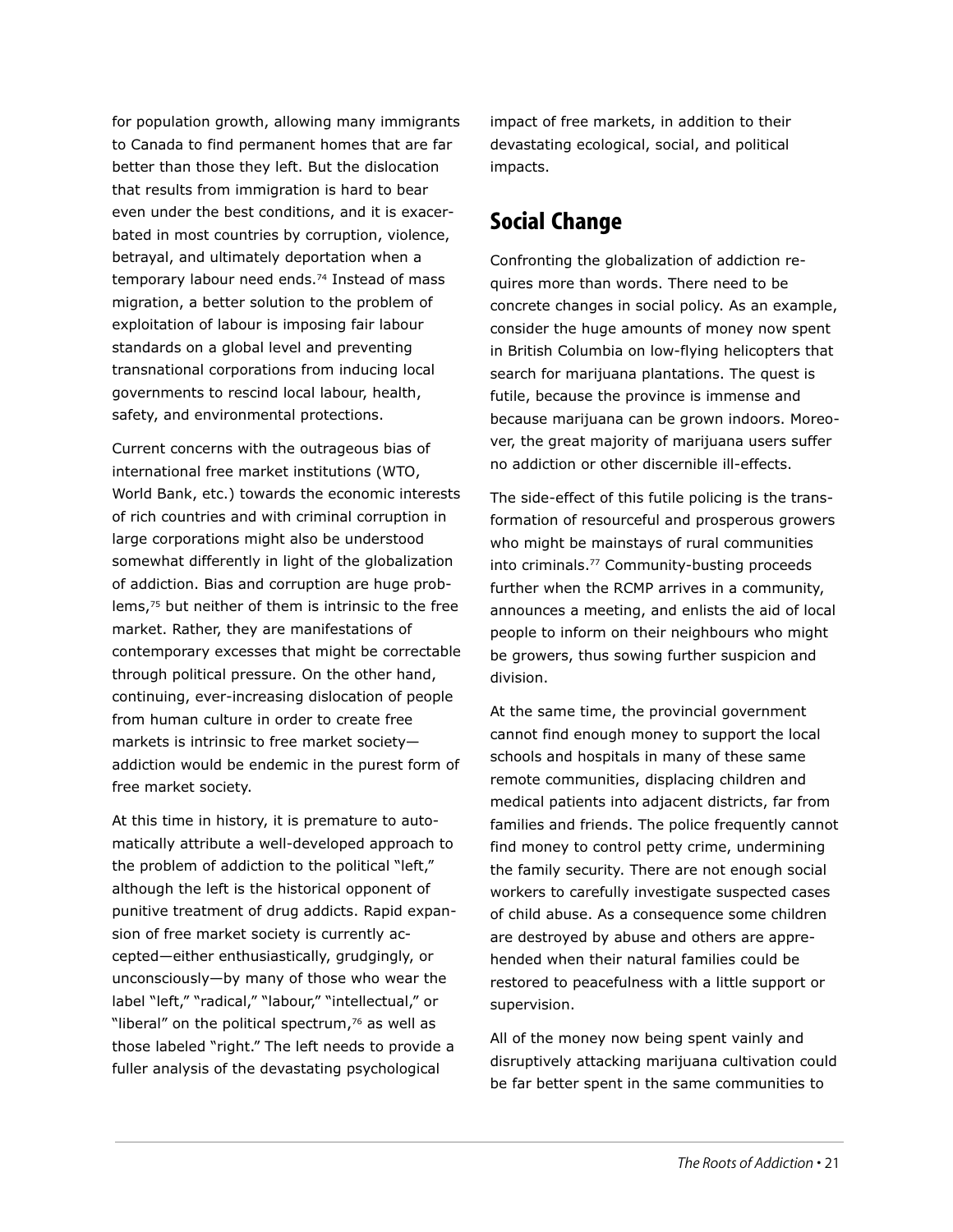prevent the dislocation of the children, the sick, and the vulnerable. Reducing dislocation would reduce present and future addiction and other forms of self-destruction.

The social changes that need to be made on provincial and federal levels run counter to the trends of recent years. Federal and provincial governments have cut social housing, denying thousands the step towards psychosocial integration that decent, stable housing provides. They have cut unemployment insurance and welfare, forcing people to move to where jobs are more plentiful, abandoning their home communities. Overall, public spending has been in decline for much of the 1990s, undermining our ability to care for one another and to provide decent employment in socially useful fields.

Moreover, recent federal governments have ignored the funding needs of the medical system, destroying people's trust in their government's willingness to honour their clearly-expressed wish for universal, comprehensive health care. They have signed or supported agreements, like the FTA, NAFTA, MAI, and FTAA that weaken Canada's social safety net, cultural industries, ability to protect the environment, and control over fresh water, without reflection on the role that people's relationship to a strong, honourable nation can have for their psychological health. These governments and the media flirt with ideas of common currency and increasing economic union with the United States, leaving people to wonder over their future as citizens of a sovereign country. A recent series of article in the Globe & Mail frankly advocated union with the United States. Under the title "Is it time for Canadians to think the unthinkable?", a recent article displayed a startling ignorance of the history of the highland Scots who played such a major role in the settlement of the history of this country:

That a union of Canada with the American commonwealth, like that into which Scotland entered England, would in itself be attended with great advantages cannot be questioned....78

Solutions to the rising tide of addiction and other consequences of dislocation flow naturally from attention to root causes. We need to restore social spending. We need to enhance our ability to care for one another. We need to invest in social housing. We need to reform our public services, so they become more nurturing. We need to rebuild programs like welfare and UI that give people choices and allow them to stay in their home communities. We need to place full employment once again at the top of the public policy agenda. With a ballooning federal surplus, there is no economic reason this cannot be done. Perhaps, most important, we need to restore the credibility of Canada as an honourable, sovereign nation, rather than a puppet of the United States.

On a global level, substantially reducing the addiction problem requires nothing less than exercising sensible, humane controls over markets, corporations, environments, public institutions, and international agencies to reduce dislocation. This cannot be achieved without conflict, because it will inevitably impede the pursuit of ever-increasing wealth and ever-freer markets. Of course it would be naive to hope for a return to any real or imagined golden age. However, it is at least as naive to suppose that society can continue to hurtle forward, ideologically blinded to the crushing problems that free markets create. Solving the problem of dislocation is not the least of the tests that the new, global society must pass, if it is to endure and flourish.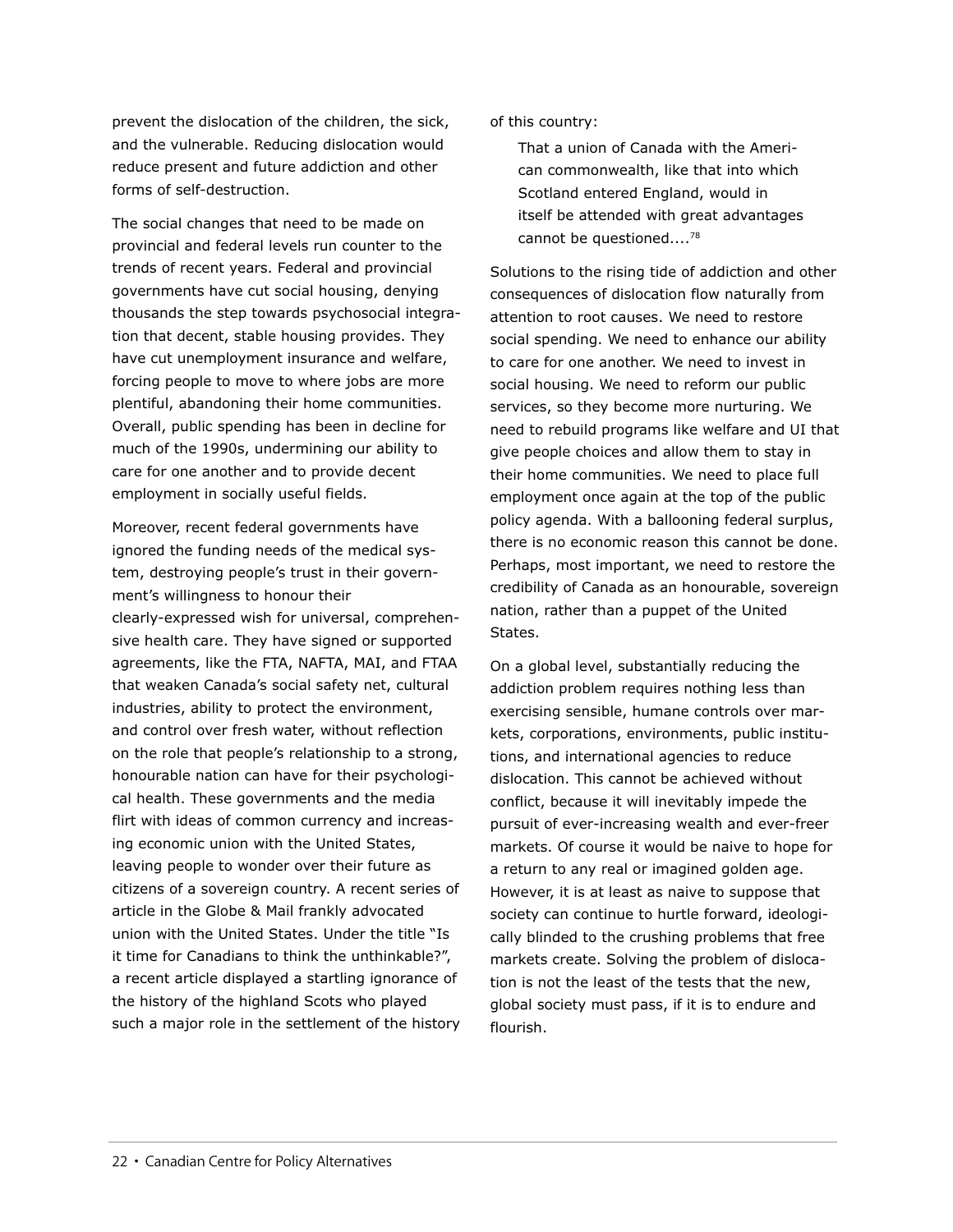### **Notes:**

- 1. MacPherson (2000). The "four pillar" metaphor was developed in Europe (Levy, 2000).
- 2. Brecher (1972); Ledain (1973); Trebach (1982).
- 3. For example, "anomie", "identity diffusion," "alienation," "les désarrois de l'individusujet."
- 4. The premises in this paragraph were given their clearest formulation and theoretical development in Erik Erikson's work (1963; 1968; 1982). The theory of this report follows Erikson throughout. It could also be stated in the language of postmodernist psychoanalysis (Dufour 2001), but this seems unnecessarily complex.
- 5. The premises in this paragraph were given their classical statement in Polanyi's The great transformation (1944).
- 6. Alexander, 1990, chap. 8; Erikson, 1968, p. 88.
- 7. Reviewed by Orford, 1985; Alexander, 1990; Alexander & Schweighofer, 1988.
- 8. It is conventional among addiction professionals to think of addiction as having multiple precursors, often called "risk factors", that correlate positively with the incidence of addiction. The thesis of this report is that the single underlying cause or precursor of addiction is a person who can find no better way of coping with a state of sustained, severe dislocation than to adopt an addictive lifestyle. Various risk factors correlate with addiction because they raise the risk of dislocation or because they put drugs or other common objects of addiction close to hand. Thus, childhood abuse is a risk factor because it produces emotional wounds that raise the likelihood of disloca-

tion as the child matures. I have developed this theory at length elsewhere (e.g., Alexander, 1990; 1994).

9. Marx and Engels devoted some of the most powerful rhetoric in the Communist Manifesto to the destructive relationship between bourgeois capitalism and traditional social bonds (Marx & Engels, 1848/1948). Ultimately, however, they expressed no expectation that a Communist society would restore traditional social relationships, and, in fact, distanced themselves from "utopian" socialists and communists who believed in their restoration (pp. 39-42). In an oftenquoted paragraph, Marx and Engels appear to endorse the bourgeois faith that the "real conditions of life" come to the fore when traditional social ties are broken (Marx & Engels, 1848/1948, p. 12)

The Soviet Union's practice of destroying traditional society in the interest of economic development is well known in the case of collective farms and well-documented in many other instances (see Gray, 1998, chap. 6; Ginisty, 1999). The Chinese communist government of Mao Tse Tung went to great lengths to preserve most aspects of traditional rural social structure and had no major problems with opium addiction or alcoholism, despite the widespread availability of good, cheap beer. However, massive dislocation of the Chinese rural population increased substantially during and after the reign of Deng Xiao Peng and much more is expected with the entry of China into the WTO (Cernetig, 1999; Lew, 2000; Mangin, 2000). If the theory of addiction that this report posits is correct, China will experience massive increases in addiction (although not necessarily drug addiction) in the next few years.

10. Newman, 1959; Slater, 1980; Newman,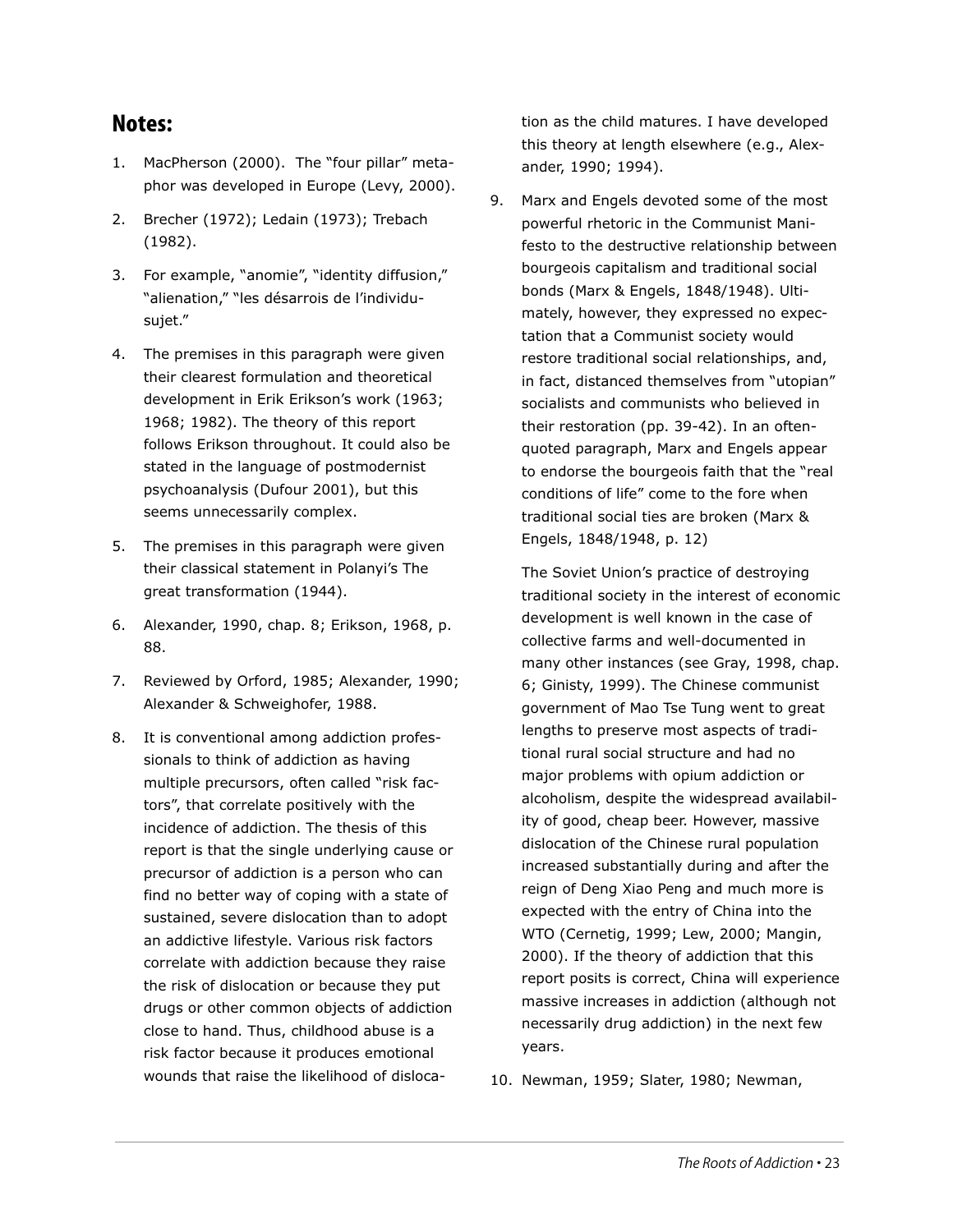1991, chap. 17; Barlow & Winter, 1997, chap. 1.

- 11. Bula & Ward, 2000.
- 12. Hill-Tout, 1978, e.g., p. 45; Pethick 1984.
- 13. Pethick, 1984
- 14. McDonald & Barman, 1986.
- 15. Juristat: Canadian Centre for Justice Statistics, 1999; Murphy, 1922/1973. Although B.C. is Canada's most drug addicted province, it is surpassed in this regard by its arctic territories, i.e., the Yukon and the Northwest Territories. This too fits easily into the theoretical structure of this report.
- 16. Alexander & Schweighofer, 1988.
- 17. Alexander, 1990; 1994.
- 18. The term "free market " is used here in its conventional sense, meaning a system in which, in all spheres of activity, people and corporations have the maximum freedom of choice in shopping, hiring, firing, and investing. The term is often contested because although "free market" economics maximize certain important freedoms, they curtail the freedom of citizens to safeguard social cohesion and the physical environment by regulating markets and corporations (Chossudovsky, 1997).
- 19. Polanyi, 1944; Agar, 1936/1999; Hill, 1958, chap. 7; Gray, 1998; McFeat, 1966; McMurtry, 1998, pp. 259-296.
- 20. 1944, p. 42. An expanded, but still concise statement of Polanyi's essential analysis can be found on pp. 40-42.
- 21. Beniger, 1986; Bourdieu, 1998; Beaud & Pialoux, 2000.
- 22. Hill, 1958, chap. 7; Neeson, 1963; Polanyi, 1944.
- 23. Marx & Engels, 1848/1948, p. 11.
- 24. Scholars who recognize the devastating effect of free market society on traditional culture but nonetheless support it include Hayek (1944), Beniger (1986, pp. 434-435), Giddens, (1999), and Friedman, (2000, pp. 11-12). Scholars who condemn the devastating effect of free markets on traditional society include Polanyi (1944), Hobsbawm (1994, p. 16), Chossudovsky (1997), Gray (1998), Sassen (2000).
- 25. Prebble, 1963.
- 26. Prebble, 1963, p. 69.
- 27. Prebble, 1963, pp. 114-115.
- 28. Polanyi, 1944, p. 173.
- 29. Lemoine, 2001.
- 30. Polanyi, 1944, p. 128, italics added.
- 31. DeGrandpre, 1999, p. 18.
- 32. Bronfenbrenner, et al., 1996.
- 33. 1998, p. 72.
- 34. Agar & Tate, 1936/1999; Giddens, 1998; Hobsbawm, 1994; Polanyi, 1944.
- 35. Chossudovsky, 1997; George, 1999; Lew, 2000; Mangin, 2000; McQuaig, 1998.
- 36. Harvey, 1998, p. 25.
- 37. Evangelisti, 2000, p. 29, my translation.
- 38. Austin (1985) contrasted drinking in medieval and eighteenth century Europe as follows:...

Although chronic inebriety was a sin (in medieval Europe), occasional inebriety was accepted as a natural aspect of life. One of the few examples of legislation against drunkenness was a decree by Archbishop Theodore of Canterbury in the seventh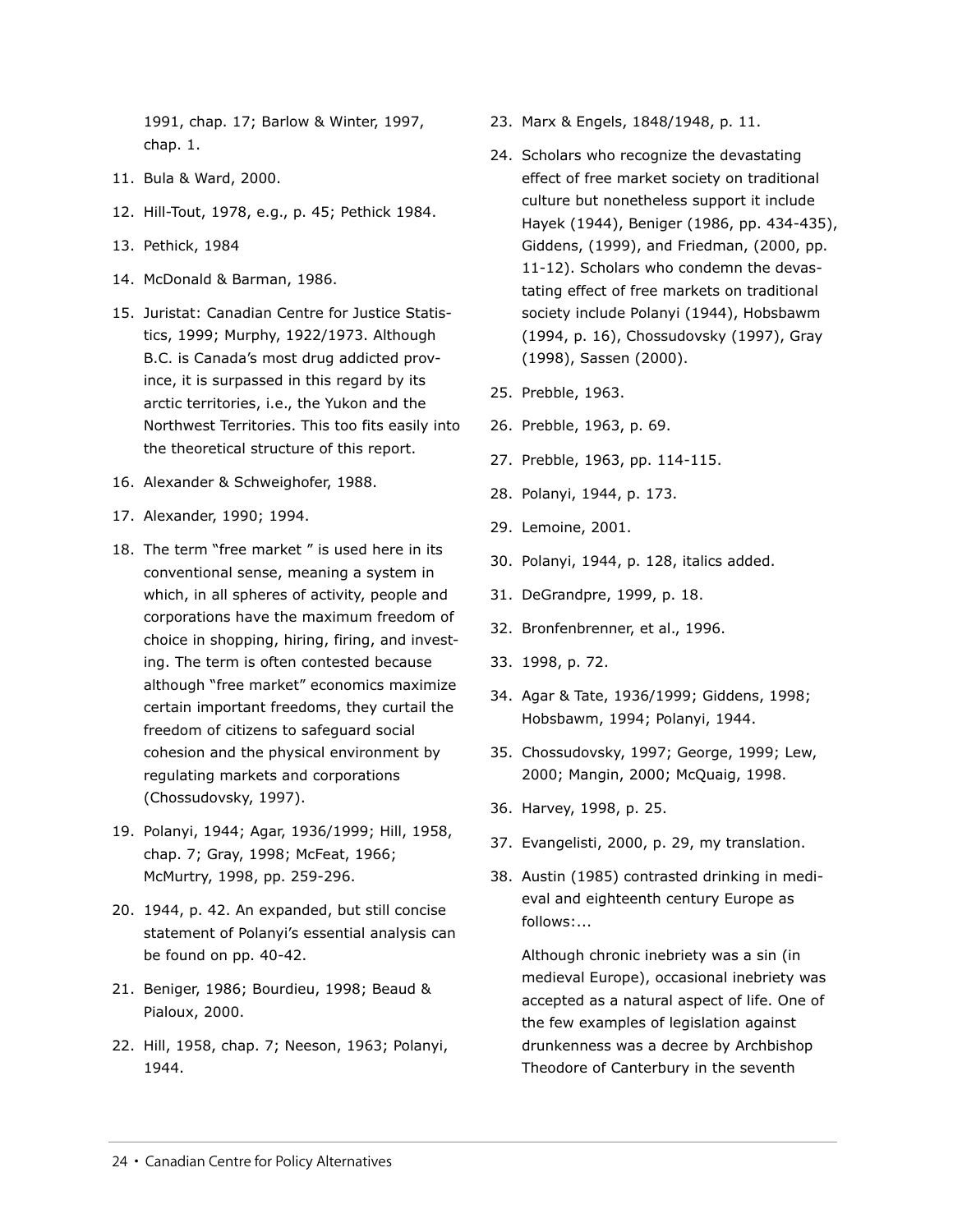century ordering that anyone who drank to excess must do penance for fifteen days. Because of the importance of beer and wine to the diet, drink controls largely focused on protecting the drinker from unscrupulous sellers, maintaining a good supply and a fair price, and reducing the adverse consequences (such as public disorders) of too much drinking. As in antiquity, inebriety was largely associated with occasional festivities and with a few specific populations (nobles, students, and clerics) who had the wealth, free time, or access to supplies that enabled more regular indulgence...In the eighteenth century, concerns again rose as inebriety became more regular among more people, reaching unprecedented heights. The upper classes and the towns continued to lead the way, but chronic inebriety was no longer primarily the prerogative of the upperclasses. The major development of the century was the expansion of drinking among the lower classes and into rural villages. Its was most prevalent in England, but everywhere complaints about inebriety multiplied (pp. xviii, xx) .

- 39. Charles Dickens, 1835/1994; Hughes, 1987.
- 40. Hobsbawm, 1962, p. 202.
- 41. Berridge & Edwards (1987) argue that this was more a matter of class persecution and professional ambition than of a major increase in addiction. They also report, however, a substantial increase of opium use in 19<sup>th</sup> century England and indications of at least moderately increased addiction as well.
- 42. Jewitt, 1824/1988; MacAndrew & Edgerton, 1969, pp. 137-139; McFeat, 1966.
- 43. Oberg, p. 193.
- 44. McAndrew & Edgerton, 1969, p. 109.
- 45. Allen, 1992; Newman, 1985.
- 46. Quoted by Haig-Brown, 1988, p. 25.
- 47. Chrisjohn, Young, & Maraun, 1997; Haig-Brown, 1988.
- 48. McAndrew & Edgerton, 1969, chap. 6.
- 49. McAndrew & Edgerton, 1969, pp. 124-126
- 50. Of course British authorities always had the lash, the gallows, and the artillery of the royal navy close at hand, and these were called into service at the slightest indication of organized resistance (Arnett, 1999). It is impossible to know whether the natives were persuaded to give up their cultures by being hopelessly outnumbered, by the magical attraction of British trade goods, or by occasional demonstrations that resistance would always encounter irresistible force.
- 51. Kew, 1990; Matas, 2000.
- 52. Some indirect evidence for this assertion comes from research on the relationship between youthful suicide and cultural integrity in native groups (Chandler & Lalonde, 1998) .
- 53. Newman, 1985, p. 3.
- 54. Thompson, 1987, p. 222.
- 55. Newman, 1985, p. 9.
- 56. Newman, 1985, pp. 160-161.
- 57. Pannekoek, 1979, p. 5.
- 58. Thompson, 1987, p. 220.
- 59. Quotes collected by Reinarman and Levine, 1997, chap. 1.
- 60. Wise & Bozarth, 1987.
- 61. Erickson et al., 1994; Matthews et al., 1994; Cheung & Erickson, 1997; Morgan & Zimmer, 1997; Reinarman & Levine, 1997; Peele & DeGrandpre, 1998.
- 62. Bourgois, 1997, p. 71.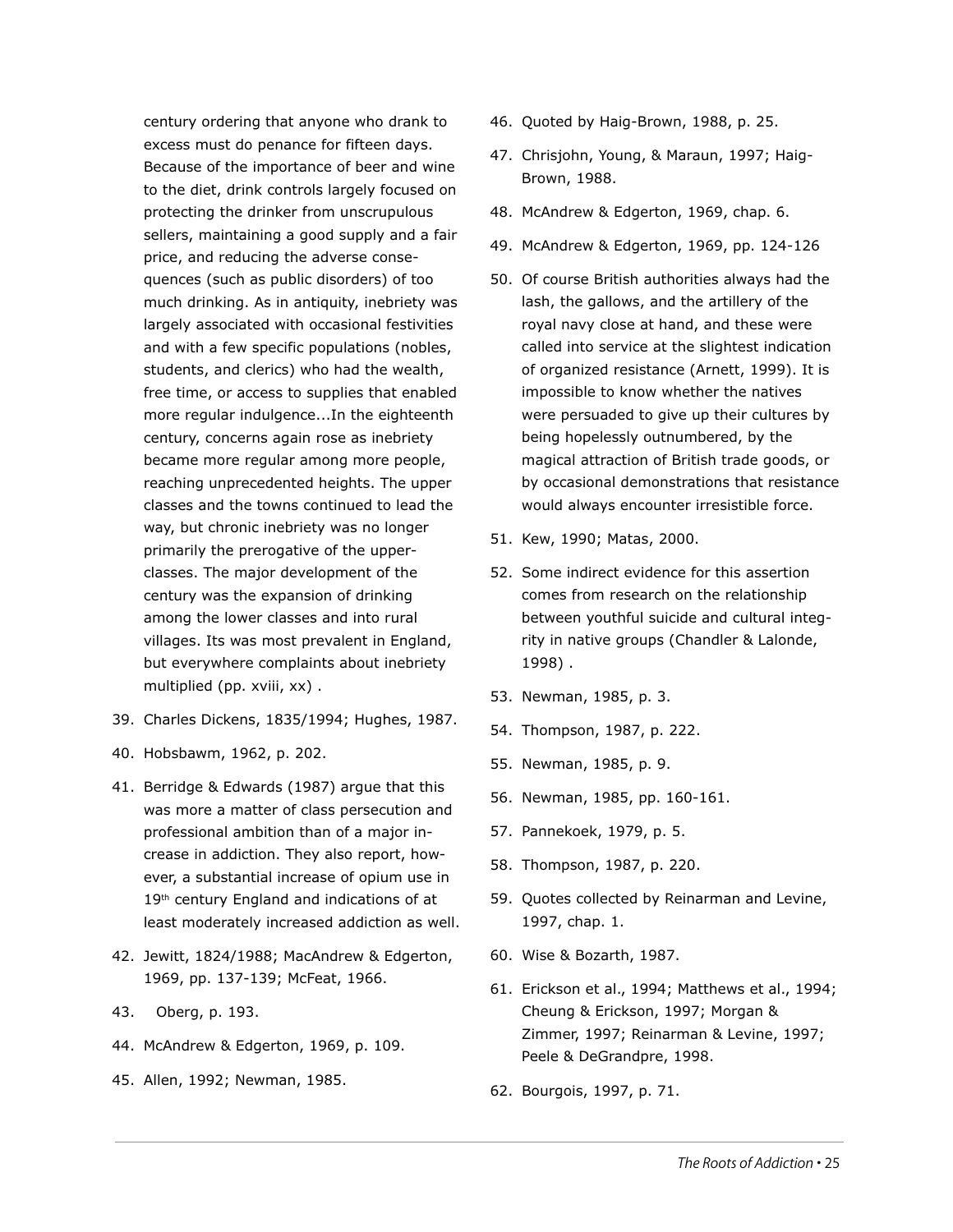- 63. Trebach, 1987; Erickson & Alexander, 1989; Alexander, 1990, chap. 5; Erickson et al., 1994; WHO/UNICRI, 1995; Reinarman & Levine, 1997; Peele & DeGrandpre, 1998.
- 64. Alexander, 1990; Hermann & Chomsky, 1988; DeBray, 1999.
- 65. See Alexander (1990; 1994) for a review of the relevant literature. The validity of the generalization made in this paragraph is not as obvious for heroin as it is for alcohol and marijuana. Although there are large numbers of non-addicted recreational users of heroin (Trebach, 1987), there may not be enough to justify the generalization. However, heroin is virtually identical pharmacologically with a large number of other "opiates" or "opioids," e.g., morphine, dilaudid, and Demerol whose preponderant use is nonaddictive.
- 66. Levine, 1992; Alexander et al., 1998.
- 67. Alexander, 1990, chap. 8.
- 68. The best documented beneficiary of the drug war is the United States, which uses the label of "drug traffickers" as a justification for suppressing anti-capitalist uprisings in Latin America and of imposing discipline on disobedient foreign governments. Drug companies, which use the drug war to eliminate the illegal competition for the psychoactive drugs they sell are also major beneficiaries (Chomsky, 1992, chap. 4; Lemoine, 2000; 2001; Buchanan & Wallack, 1998) .
- 69. An outstanding Canadian example is the late Gil Puder, of the Vancouver Police Department (Puder, 1998) .
- 70. e.g., Bourdieu, 1998; Dufour, 2001.
- 71. McKenna, 1999.
- 72. Gray, 1998, p. 83.
- 73. For example, describing the lowest and largest stratum of highland traditional society, Prebble (1963) wrote: The cotter was from birth a servant. Tradition and customary right gave him a little grazing for a cow on the township pasture, a kail-yard and a potato-patch by his roundstone hut, and for these he paid a lifetime of service to the sub-tenant...The servant of the servant is worse than the devil. Bad is the tenancy, but the evil of the Evil One is in the sub-tenancy. His escape could come in his dreams, or in the sharing of glory with the chief when the Bard sang or the Piper played. He could escape further into the King's red coat, and die at Ticondaroga or Havana with the slogan of his clan on his lips.

Yet the life was something which he and the sub-tenants were themselves unwilling to change. Their attachment to the land was deep and strong. They had peopled it with talking stones, snow-giants, and mythical warriors of mountain granite. Their culture was virile and immediate, their verse flowered on the rich mulching of their history. (p. 15) .

- 74. Fennell, 2000; Morice, 2000.
- 75. Bulard, 2000;De Brie, 2000; Quéau, 2000; Vidal-Beneyto, 2000; Viveret, 2000.
- 76. Giddens, 1998; Goytisolo & Grass,1999; Dixon, 2000.
- 77. Poole, 1998.
- 78. Fagan, 2000.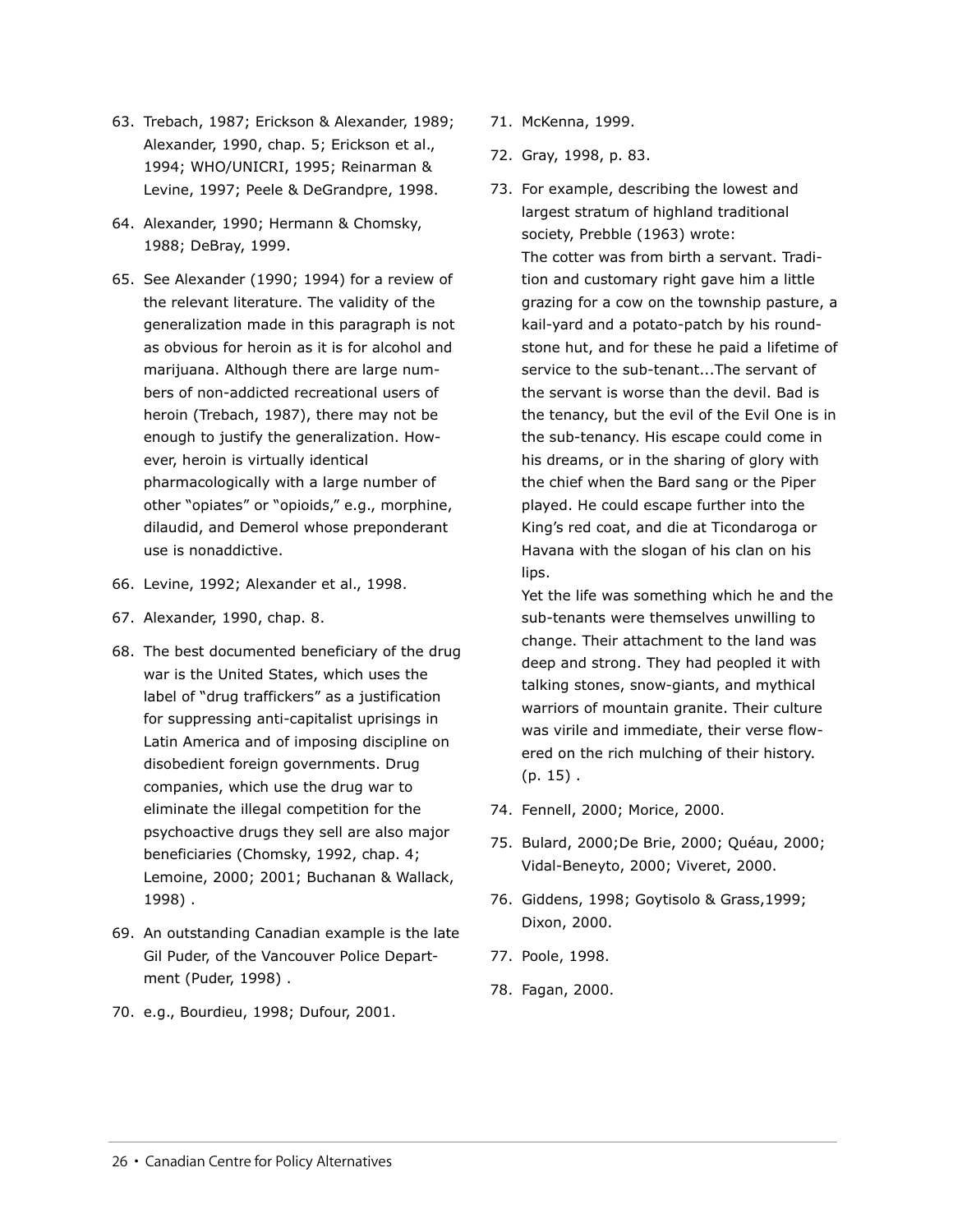### **References**

- Agar, H. (1936/1999). Introduction. In H. Agar & A. Tate (Eds.), Who owns America: A new declaration of independence. Wilmington, Delaware: ISI Books.
- Alexander, B.K. (1990). Peaceful measures: Canada's way out of the "War on Drugs". Toronto: Univ. of Toronto Press.
- Alexander, B.K. (1994). L'héroïne et la cocaïne provoquent-elles la dépendance? Au carrefour de la science et des dogmes établis. In P. Brisson (Ed.) L'usage des drogues et la toxicomanie. Montreal: Gaëtan Morin.
- Alexander, B.K. & Schweighofer, A.R.F. (1988). Defining "addiction". Canadian Psychology, 29, 151-162.
- Alexander, B.K., Dawes, G.A., van de Wijngaart, G.F., Ossebard, H.C., Y Maraun, M.D. (1998). The "temperance mentality": A comparison of university students in seven countries. Journal of Drug Issues, 28, 265-282.
- Allen, R.S. (1992). His Majesty's Indian allies: British Indian policy in the defense of Canada, 1774-1815. Toronto: Dundern.
- Arnett, C. (1999). The terror of the coast: Land alienation and colonial war on Vancouver Island and the Gulf Islands, 1849-1863.
- Austin, G.A. (1985). Alcohol in Western Society from Antiquity to 1800: A Chronological History. Santa Barbara, California: ABC-Clio Information Services.
- Barlow, M. & Winter, J. (1997). The big black book: The essential views of Conrad and Barbara Amiel Black. Toronto: Stoddard.
- Beaud, S. & Pialoux, M. (2000, January). Cette casse délibérée des solidarités militante: Des ouvriers sans classe. Le Monde diploma-

tique, pp. 10-11.

- Beniger, J.R. (1986). The control revolution: Technical and economic origins of the information society. Cambridge, Massachusetts: Harvard University Press.
- Berridge, V. & Edwards, G. (1981). Opium and the people: Opiate use in nineteenth century England. London: Allan Lane.
- Bourgois, P. (1997). In search of Horatio Alger: Culture and ideology in the crack economy. In C. Reinarman and H.G. Levine (Eds.), Crack in America: Demon drugs and social justice. Berkeley: University of California Press, pp. 57-76.
- Brecher, E.M. (1972). Licit and illicit drugs: The Consumer's Union Report on narcotics, stimulants, depressants, inhalants, hallucinogens & marijuana—including caffeine, nicotine and alcohol. Boston: Little Brown.
- Bronfenbrenner, U., McClelland, P.,Wethington, E., Moen, P., and Ceci, S.J. (1996). The state of Americans: This generation and the next. New York: Free Press.
- Bourdieu, P. (1998, March). L'essence du néolibéralisme. Le Monde Diplomatique, p. 3.
- Buchanan, D.R. & Wallack, L. (1998). This is the Partnership for Drug Free America: Any questions? Journal of Drug Issues, 28, 329- 356.
- Bula, F. & Ward, D. (2000, 3 March). Vancouver envy: Why the world is beating a path here to learn how to fix its broken cities. The Vancouver Sun, p A1, A8-9.
- Bulard, M. (2000, January). La firmes pharmaceutique organisent làpartheid sanitaire. Le monde diplomatique, pp. 8-9.

Cernetig, M. (1999, 23 June). China's painful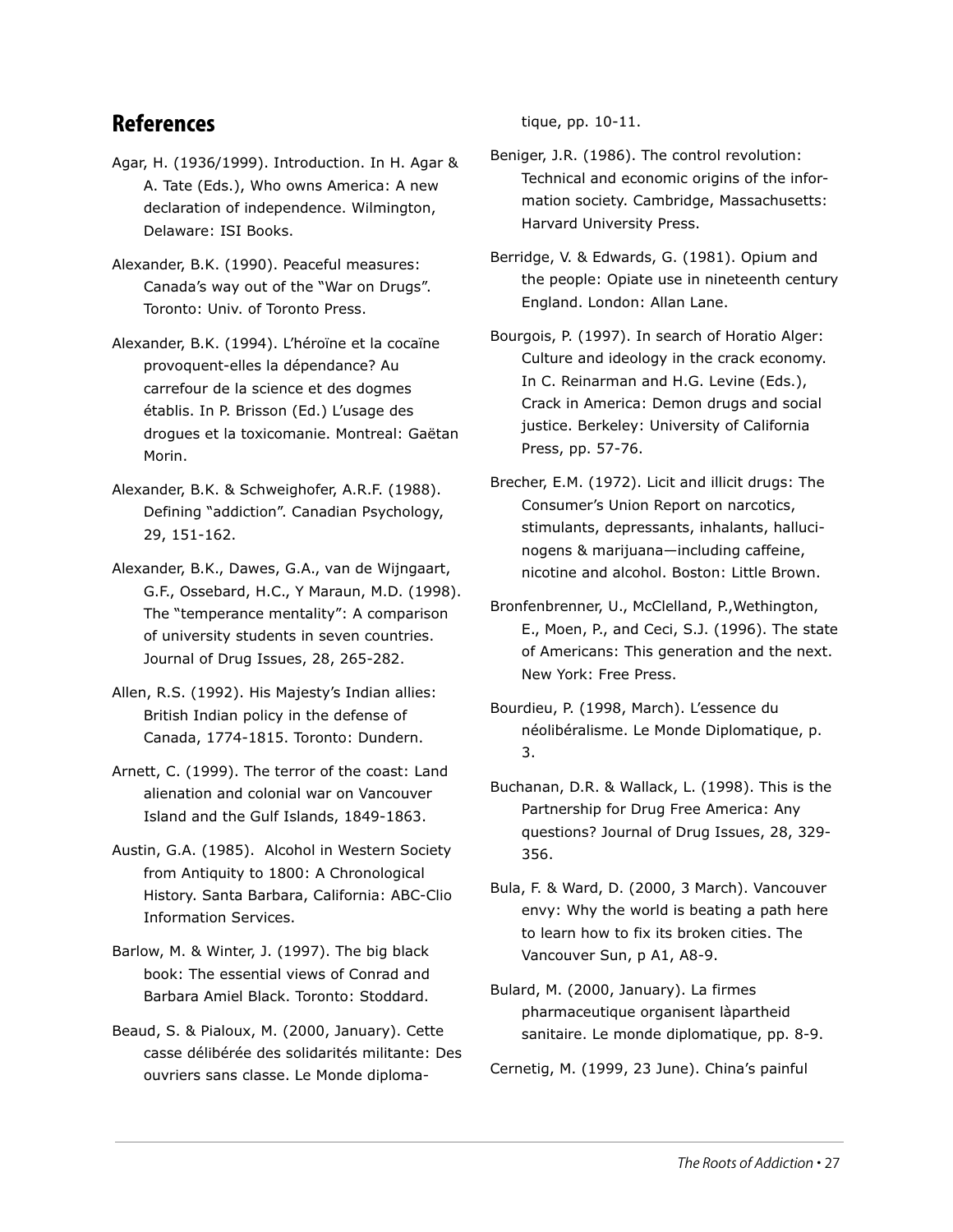blast from the past: Outlawed for decades the rickshaw is back, as are porn, prostitutes, and even opium. 'Mao would not be happy.' Globe and Mail, pp. A1, A11.

Chandler, M.J. & Lalonde, C. (1998). Cultural continuity as a hedge against suicide in Canada's First Nations. Transcultural Psychiatry, 35, 191-219.

Cheung, Y.W. & Erickson, P.G. (1997). Crack use in Canada: A distant American counsin. In Reinarman, C. & Levine, H.G., (Eds.), Crack in America: Demon drugs and social justice. Berkeley: University of California Press.Chomsky, N. (1992). Deterring democracy. New York: Hill and Wang.

- Chossudovsky, M. (1997) The globalization of poverty: Impacts of IMF and World Bank reforms. London: Zed books.
- Chrisjohn, R, & Young, S., with Maraun, M. (1997). The circle game: Shadows and substance in the Indian residential school experience in Canada. Penticton, British Columbia: Theytus Books.
- DeBray, R. (1999, June). Une machine de guerre. Le monde diplomatique. pp. 8-9.
- De Brie (2000, April). Etats, mafias et transnationales comme larrons en foire. Le monde diplomatique, pp. 4-5.
- DeGrandpre, R. (1999). Ritalin nation: Rapid-fire consciousness and the transformation of human consciousness. New York: Norton.
- Dickens, C. (1835/1994). Gin shops. Republished in, The Dent Uniform Edition of Dickens' Journalism, Sketches by Boz and other early papers, 1833-1835. London: J.M. Dent.
- Dixon, K. (2000, January). Dans les soutes du <<blairisme>>: La trosiéme voie, version britannique. Le monde diplomatique. p. 3

Dufour, D.-R. (2001, February). Les désarrois de

l'individu-sujet. Le Monde Diplomatique, pp. 16-17.

- Erickson, P.G. & Alexander, B.K. (1989). Cocaine and addictive liability. Social Pharmacology, 3, 249-270.
- Erickson, P.G., Adlaf, E.M., Smart, R.G., & Murray, G.F. (Eds.) (1994). The Steel Drug: Cocaine and Crack in Perspective (2nd ed.). New York: Lexington Books.
- Erikson, E.H. (1963). Childhood and society (2nd ed.). New York: Norton.
- Erikson, E.H. (1968). Identity, youth and crisis. New York: Norton.
- Erikson, E.H. (1982). The life cycle completed. New York: Norton.
- Evangelisti, V. (2000, August). La science-fiction en prise avec le monde réel. Le Monde Diplomatique, p. 19.
- Fagan, D. (2000, 8 December). Is it time for Canadians to think the unthinkable? Globe & Mail, p. A19.
- Fennell, T. (2000, 11 December). The smuggler's slaves. Maclean's, pp. 14-19.
- Friedman, T.L. (2000). The lexus and the olive tree. New York: Anchor Books.
- Evangelisti, V. (2000, Août). La science-fiction en prise avec le monde réel: Une littéerature des <<étages inférieurs>>. Le monde diplomatique, p. 29.
- Friedman, T. (2000). The lexus and the olive tree., rev.ed.., New York: Farrar, Strauss, & Giroux.
- George, S. (1999, July). A l'OMC, trois ans pour achever la mondialisation. Le monde diplomatique, pp. 8-9.
- Giddens, A. (1998). The third way. Cambridge, England: Polity Press.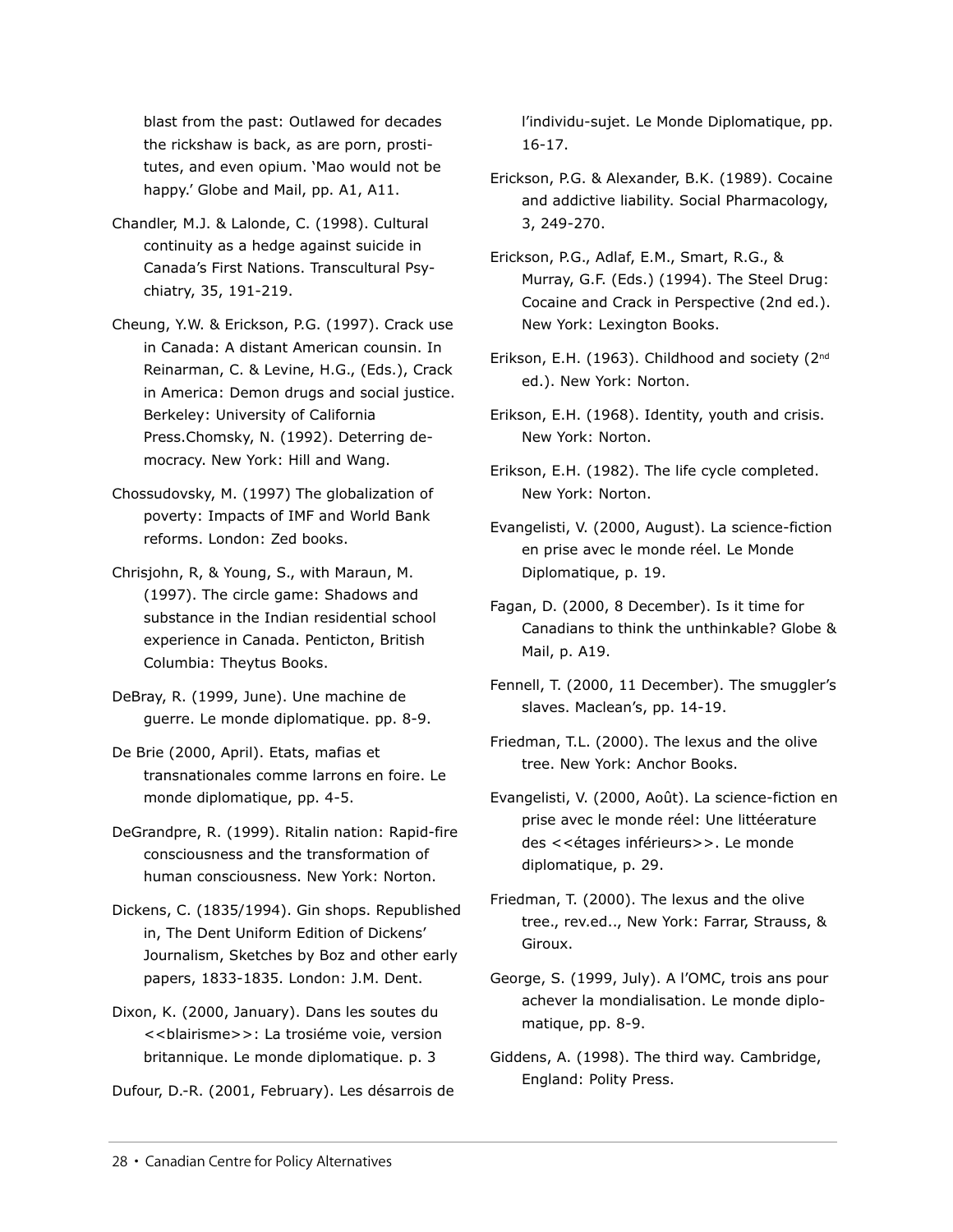Ginisty, B. (1999, December). La spiritualité au risque des idoles. Le monde diplomatique, p. 32.

Goytisolo, J. & Grass, G. (1999, November). Que peut la littérature? Le monde diplomatique, pp. 28-29.

Gray, J. (1998). False dawn: The delusions of global capitalism. London: Granta Publications.

Haig-Brown, C. (1988). Resistance and renewal: Surviving the Indian residential school. Vancouver, B.C.: Tillacum.

Harvey, P.-L. (1998, June). Réseaux et appartenances: Le développement d'identités extra-territoriales. Options Politiques, 19(5), 25-29.

Hayek, F.A. (1944). The road to serfdom. Chicago: University of Chicago Press.

Hermann, E. & Chomsky, N. (1988). Manufacturing Consent: The political economy of the mass media. New York: Pantheon.

Hill, C. (1958). Puritanism and revolution: The English revolution of the  $17<sup>th</sup>$  century. New York: Schocken.

Hill-Tout, C. (1978). The salish pepole: The local contribution of Charles Hill-Tout. Volume III: The Mainland Halkomelem. Vancouver, Talonbooks.

Hobsbawm, E.J. (1962). The age of revolution: 1789-1848. Cleveland: World Publishing Co.

Hobsbawm, E.J. (1994). Age of extremes: The short twentieth century, 1914-1991. London: Michael Joseph.

Hughes, R. (1987). The fatal shore: The epic of Australia's Founding. New York: Knopf.

Jewitt, J. (1824/1988). A journal kept at Nootka Sound. Fairfield, Washington: Ye Galleon

Press.

Juristat: Canadian Centre for Justice Statistics (1999). Illicit drugs and crime. Statistics Canada 85-002-XPE, vol. 19. no 1.

Kew, J.E.M. (1990). History of coastal British Columbia since 1846. In W. Suttles (Ed.), Northwest Coast. Washington, D.C.: Smithsonian Institution. (Volume 7 of Handbook of North American Indians, W.C. Sturtevant, general editor, pp. 159-169).

Ledain, G. (1973). Final report of the commission of inquiry into the non-medical use of drugs. Ottawa: Information Canada.

Lemoine, M. (2000, May). En Colombie, une nation, deux etats. Le monde diplomatique, 18-19.

Lemoine, M. (2001, January). Culture illicites, narcotrafic, and guerre on Colombie. Le monde diplomatique, 18-19.

Levine, H.G. (1992). Temperance cultures: Concern about alcohol problems in Nordic and English-speaking cultures. In G. Edwards, M. Lader, & C. Drummond, (Eds.), The nature of alcohol and drug related problems. London: Oxford University Press.

Levy, A. (2000, December). Face à la drogue, le <<modèle suisse>>. Le monde diplomatique, p. 15.

Lew, R. (2000, December). L'empire du Milieu dans la tanière du tigre: Quand la Chine courtise l'OMC. Le monde diplomatique, pp. 16-17.

MacPherson, D. (2000). A framework for action: A four-pillar approach to drug problems in Vancouver: Draft discussion paper. Vancouver: City of Vancouver.

Mangin, M. (2000, December) Inquiétante vague de chômage. Le monde diplomatique, pp.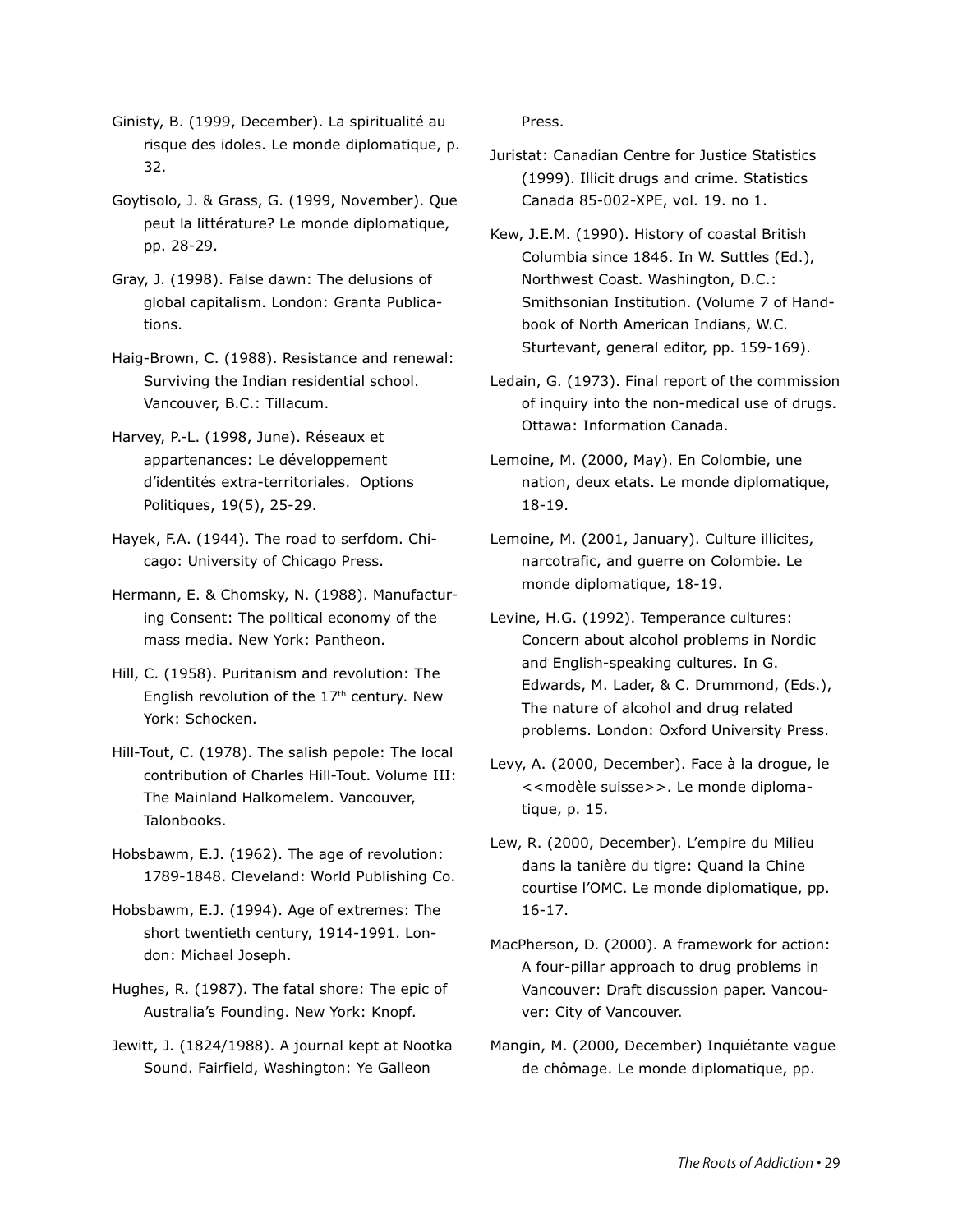16-17.

- Marx, K. & Engels, F. (1848/1948). Manifesto of the Communist Party: Authorized English translation. New York: International Publishers.
- Matas, R. (2000, 25 July). Squamish support land-claims settlement: \$92.5-million deal ends Kitsilano Point claim. Globe and Mail, pp. A1, A5.
- Matthews, L.C.B., Dawes, G.A., Nadeau, B.G., Wong, L.S. and Alexander, B.K. (1994). The British Columbia Key Informant Study. Report to the World Health Organization, Geneva, Switzerland, 52 pp.
- McAndrew, C. & Edgerton, R.B. (1969). Drunken comportment: A social explanation. Chicago: Aldine.
- McFeat, T. (1966). Indians of the North Pacific Coast. Ottawa: Carleton University Press.
- McDonald, R.A.J. & Barman, J. (1986). Vancouver past: Essays in social history. Vancouver: University of British Columbia Press.
- McKenna, P. (1999, 26 June). Life in the "Fast World". Globe and Mail, p. D12.
- McMurtry, J. (1998). Unequal freedoms. Toronto: Garamond Press.
- McQuaig, L. (1998). The cult of impotence: Selling the myth of powerlessness in the global economy. Toronto: Viking.
- Morgan, J.P. and Zimmer, L. (1997b). Animal self-administration of cocaine: Misinterpretation, misrepresentation, and invalid extrapolation to humans. In Erickson, P.G., Riley, D.M., Cheung, Y.W. and O'Hare, P.A. (Eds.) (1997). Harm Reduction: A New Direction for Drug Policies and Programs. Toronto: University of Toronto Press.

Morice, A. (2000, November) De l'<<immigration

zéro>> aux quotas. Le monde diplomatique, pp. 6-7.

- Murphy, E. (1922/1973). The black candle. Toronto: Coles.
- Neeson, J.M. (1993). Commoners: Common right, enclosure and social change in England, 1700-1820. Cambridge: Cambridge University Press.
- Newman, P.C. (1959). Flame of power: Intimate profiles of Canada's greatest businessmen. Don Mills Ontario: Longman Canada.
- Newman, P.C. (1985). Company of adventurers, vol. I. Markham, Ontario: Penguin Viking.
- Newman, P.C. (1991). Merchant Princes: Company of adventurers, vol. III. Toronto, Ontario: Penguin Viking.
- Oberg, K. (1934). Crime and punishment in Tlingit society. American Anthropologist, 36, 145-156. Reprinted in McFeat (1966).
- Pannekoek, F. (1979). Corruption at Moose. The beaver, Spring, 4-11.
- Peele, S., & DeGrandpre, R.J. (1998). Cocaine and the concept of addiction: Environmental factors in drug compulsions. Addiction Research, 6, 235-263.
- Pethick, D. (1984). Vancouver, the pioneer years 1774-1886. Langley, B.C., Sunfire Publications.
- Polanyi, K. (1944). The great transformation: The political and economic origins of our times. Boston: Beacon.
- Poole, M. (1998). Romancing Mary Jane: Confessions of a failed marijuana grower. Vancouver: Douglas and McIntyre
- Prebble, J. (1963). The highland clearances. London: Penguin Books.

Puder, G. (1998, 21 April). Recovering our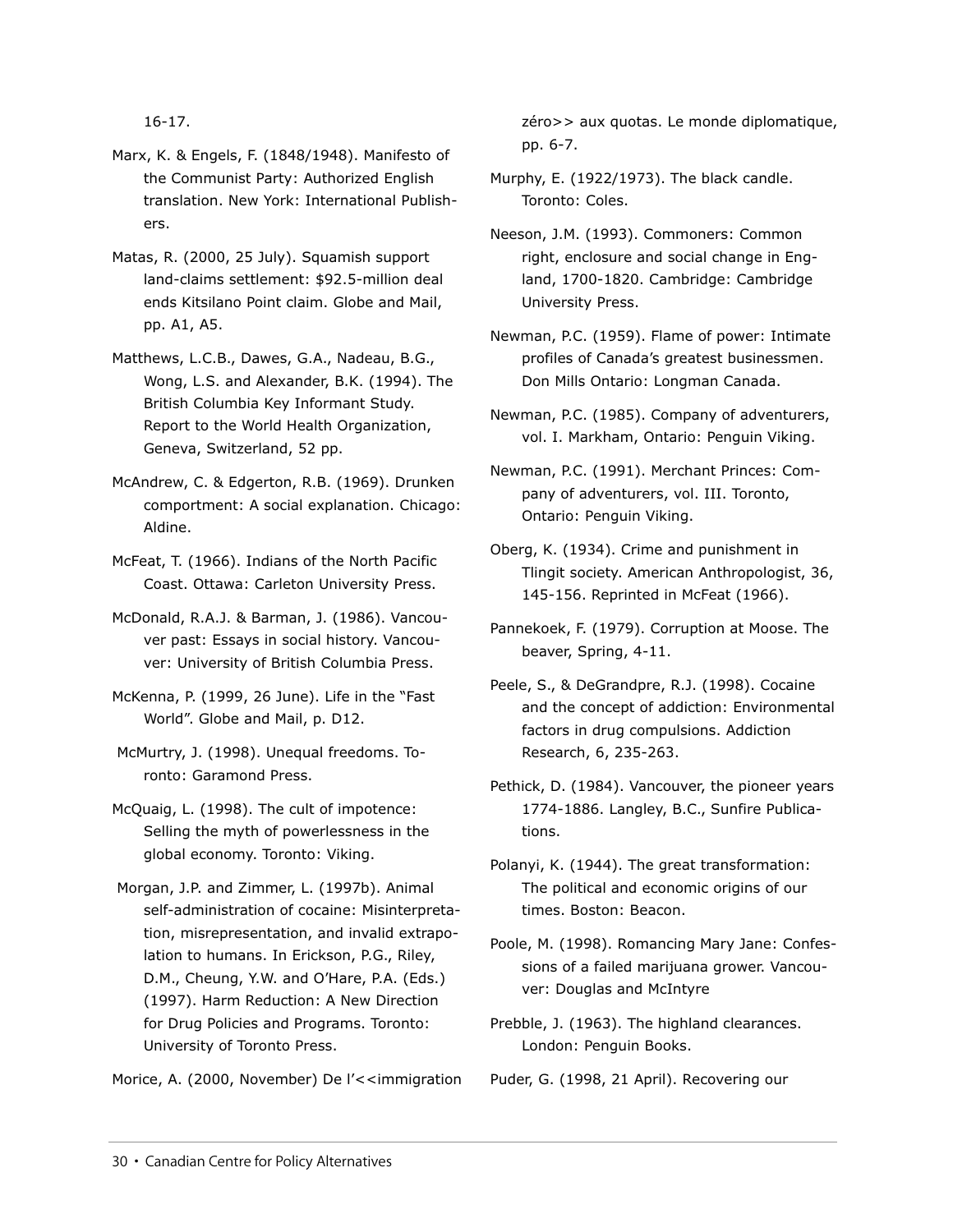honour: Why policing must reject the "War on Drugs". Presented to "Sensible Solutions to the Urban Drug Problem, a conference of The Fraser Institute, Vancouver, B.C.

- Quéau, P. (2000, January). A qui appartiennent les connaissances? Le monde diplomatique, pp. 6-7.
- Reinarman, C. & Levine, H.G. (1997). Crack in America: Demon drugs and social justice. Berkeley: University of California Press.
- Sassen, S. (2000, November). Mais pouquoi émigrent-ils? Le monde diplomatique, pp. 4- 5.
- Slater, P. (1980). Wealth addiction. New York: Dutton.
- Thompson, W.P.L. (1987). History of Orkney. Edinburgh: Mercat.
- Trebach, A.S. (1982). The heroin solution. New Haven: Yale University Press.
- Trebach, A.S. (1987). The great drug war: And radical proposals that could make America safe again. New York: Macmillan.
- Vidal-Beneyto, J. (2000, April). Pourquoi la droite triomphe en Espagne: Almodovar, le franquisme et la démocratie. Le monde diplomatique, p. 10.
- Viveret, P. (2000, February). Un humanisme à refonder: Qu'allons faire de notre espèce? Le monde diplomatique, pp. 26-27.
- WHO/UNICRI (1995). Cocaine project. Geneva: World Health Organization.
- Wise, R.A. & Bozarth, M.A. (1987) A psychomotor stimulant theory of addiction. Psychological Review, 94, 469-492.